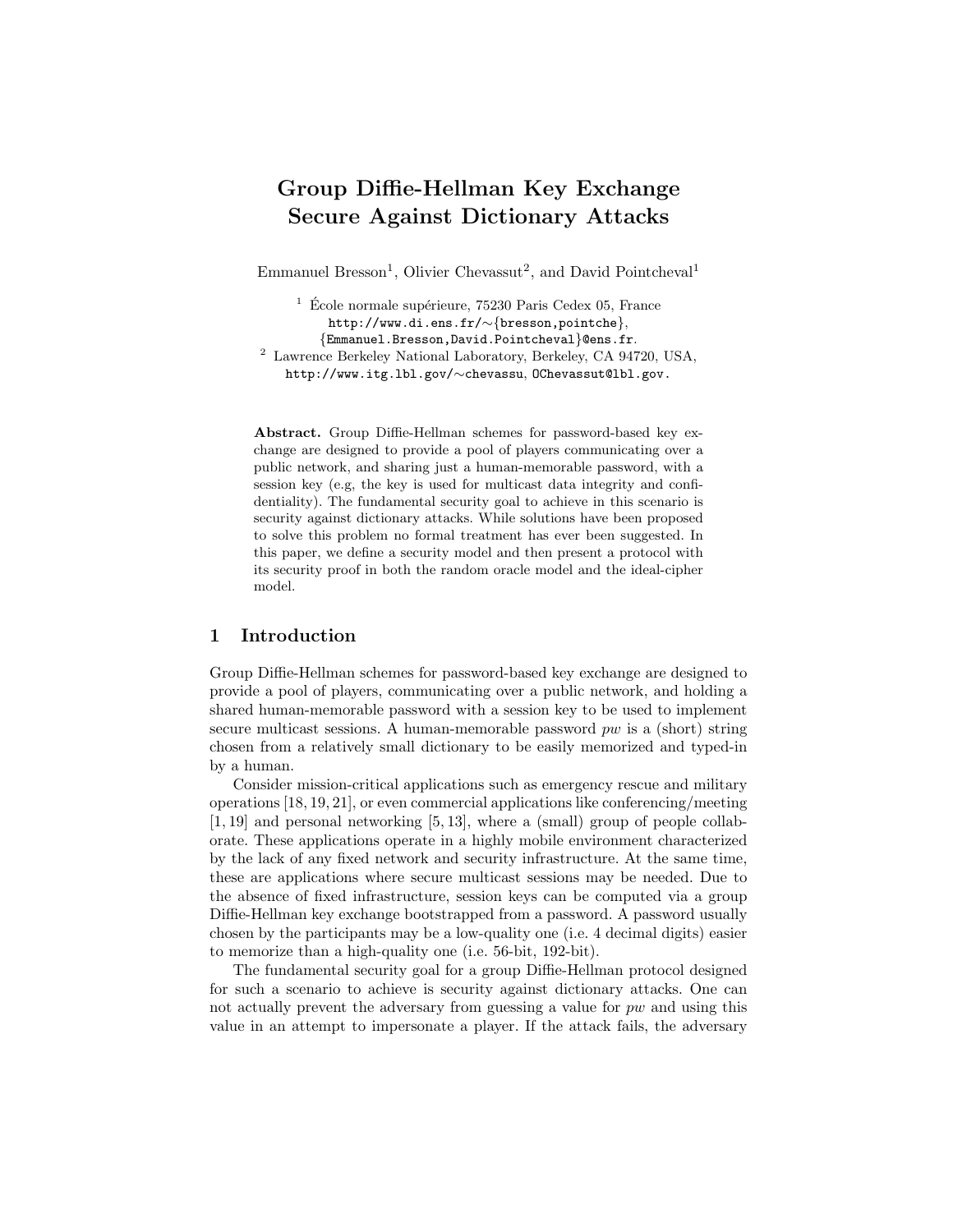can eliminate this value from the list of possible values for  $pw$ . However, one would like this attack to be the only one the adversary can mount: after  $n$  active interactions with some participants the adversary should not be able to eliminate a greater number of passwords than  $n$ . Namely, a passive eavesdropping should be of no help to the adversary since an off-line exhaustive search on pw should not get any bias on the actual password – such a bias could be later used in on-line interactions. The off-line exhaustive search is called dictionary attack.

Contributions. This paper represents the first formal treatment of the authenticated group Diffie-Hellman key exchange problem when the parties share a human-memorable password. We start from the model of Bresson et al. [10] and enhance it to capture dictionary attacks. In our model, the parties are modeled through oracles and the various types of attacks are modeled by queries to these oracles. The model is equipped with the ability to obtain honest protocol executions to enable a treatment of dictionary attacks.

Our model is used to define the execution of a password-based group Diffie-Hellman protocol which we refer to as EKE (Encrypted Key Exchange, see [3]). Converting a provably authenticated group Diffie-Hellman protocol [10] into a password-based group Diffie-Hellman protocol is not an easy task. The trivial conversion consisting in substituting a signature scheme by a symmetric encryption scheme, using the password as secret key as for the two-party case [2, 7], does not provide security against dictionary attacks. We have, in effect, to perform several modifications to the protocol of Bresson et al. [10]. The modifications cost only one more exponentiation per player however we also notice that the cost of the signatures and verifications is replaced by the cost of a symmetric encryption, which is very low. The flows are moreover shorter since there is no longer a signature.

The security against dictionary attacks shows up in Theorem 1 which asserts the security of EKE in both the random oracle model and the ideal-cipher model. Security against dictionary attacks depends on how many interactions the adversary carries out against the instances rather than on the adversary's computational power. The theorem exhibits a reduction from the semantic security of an EKE session key to reasonable and well-defined computational problems.

Our paper is organized as follows. In the remainder of this section we summarize the related work. In Section 2, we define our model and the definitions that should be satisfied by a group Diffie-Hellman scheme secure against dictionary attacks. In Section 3, we present the intractability assumptions we use in this paper. We present the EKE protocol in Section 4 and assert its security in both the random oracle model and the ideal-cipher model in Section 5. We then prove its security in Section 6. Finally, some extensions are provided: we briefly deal with forward-secrecy in Section 7 and with mutual authentication in Section 8.

Related Work. Several 2-party Diffie-Hellman key exchange protocols aimed to distribute a session key among two parties when the parties share a password. Recently, Bellare et al. [2] presented a formal model for this problem and a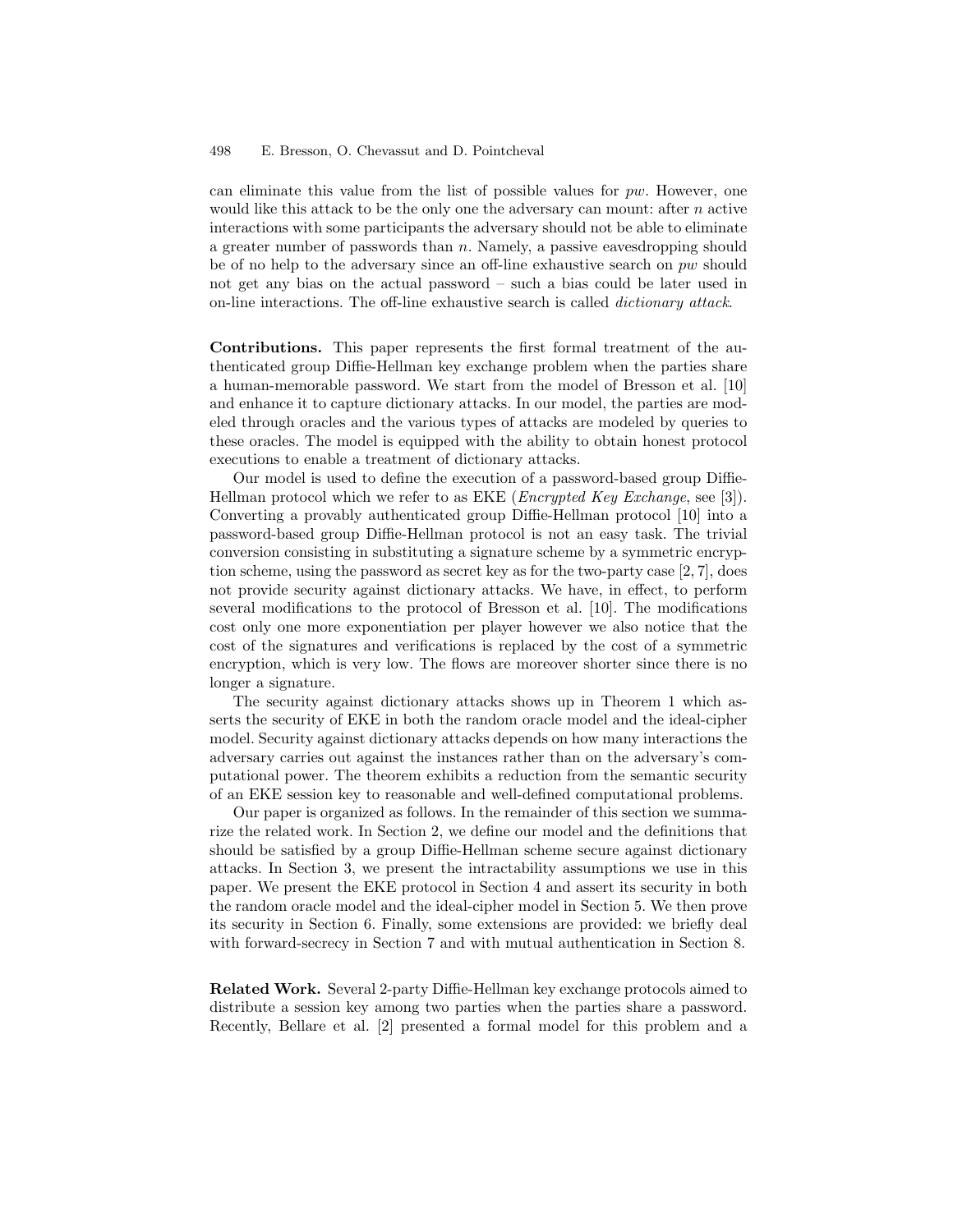protocol secure in the ideal-cipher model. Our work extends their work to the multi-party setting. Security proofs in the ideal-cipher model see a (keyed) cipher as a family of random permutations which are queried via an oracle to encrypt and decrypt. The oracle produces a truly random value for each new query and identical answers if the same query is asked twice; furthermore, for each key, the injectivity is satisfied. In practice, the ideal-cipher [4] is instantiated using deterministic symmetric encryption function such as AES [17]. Although these encryption functions have been designed with different criteria from being an ideal-cipher, AES has been designed with unpredictability in mind.

Security proofs in these two models together (both the random oracle and the ideal-cipher models) are superior to those provided by ad-hoc protocol designs although they do not provide the same security guarantees as those in the random oracle and the standard models. However, the ideal-cipher model allows for "elegant" and more efficient protocols. Boyko et al. [7, 15] provided (2-party) Diffie-Hellman key exchange protocols proved secure in the random oracle model using the multi-party simulatability technique. Katz et al. [14], and Goldreich et al. [12] designed two-party key exchange protocols secure in the standard model.

Several papers have extended the Diffie-Hellman protocol [11] to the multiparty setting and thus aimed to distribute a session key among parties aggregated into a group. Bresson et al. [10] presented a formal model to securely design protocols for a scenario wherein each party holds a pair of matching public/private keys. A logical follow up to this work is a formal model for a scenario wherein the parties share a human-memorable password. This latter scenario was suggested by Asokan et al. [1] as well as protocols with informal security analysis.

# 2 Model

In this section we define a formal model for security against dictionary attacks where the adversary's capabilities are modeled through queries. In our model, the players do not deviate from the protocol and the adversary is not a player. We define the security notion that a password-based group Diffie-Hellman protocol should achieve. In Authenticated Key Exchange (with implicit authentication), each player is assured that an adversary not in the group is unable to learn any information about the session key. Another important notion is mutual authentication, which guarantees to each player that it actually shares a session key with all the others.

#### 2.1 Security Model

**Players.** We fix a nonempty set  $U$  of players that can participate in a group Diffie-Hellman key exchange protocol P. A player  $U_i \in \mathcal{U}$  may have many instances called oracles involved in distinct, but possibly concurrent, executions of P. We denote by  $\Pi_i^t$  the t-th instance of player  $U_i$ , for any  $t \in \mathbb{N}$ .

The players share a low-entropy secret  $pw$  taken from a small dictionary Password of size  $N$ . In the following, we assume that this password  $pw$  follows a uniform distribution in the Password set.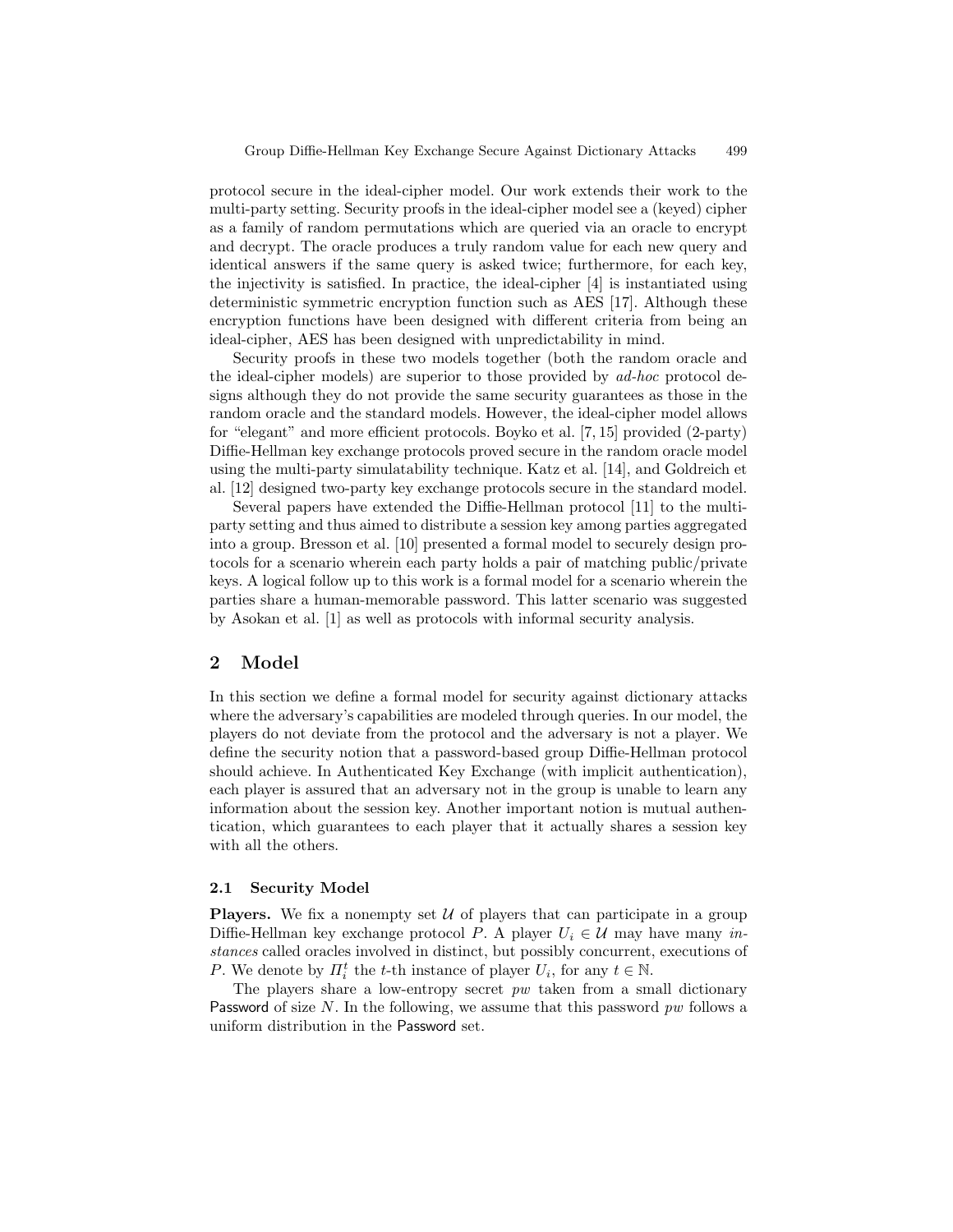Abstract Interface. Let us define the basic structure of a password-based group Diffie-Hellman protocol  $P$ . The protocol consists of two algorithms:

- The password generation algorithm  $\text{PWDGEN}(1^{\ell})$  is a probabilistic algorithm which, on input a security parameter  $1^{\ell}$ , provides each player in  $\mathcal{U}$  with a common password pw uniformly distributed in Password.
- The key exchange algorithm  $KEYEXCH(\mathcal{U})$  is an interactive multi-party protocol providing the instances of players in  $U$ , holding a common password, with a session key sk.

Queries. The adversary A interacts with the players by making various queries. Let us explain the capability that each query captures:

- Execute( $\mathcal{U}$ ): This query models passive attacks, where the adversary gets access to honest executions of  $P$  by eavesdropping. Therefore,  $A$  gets back the protocol flows of an honest execution of P between the players in  $U$ .
- $-$  Send $(\Pi_i^t, m)$ : This query models  $A$  sending a message to an instance. The adversary A gets back the response oracle  $\Pi_i^t$  generates in processing the message  $m$  according to the protocol  $P$ . A query  $\mathsf{Send}(H_1^t, \text{``Start''})$  initializes the key exchange algorithm, and thus the adversary receives the flow the first player should send out to the second one.
- $-$  Reveal( $\Pi_i^t$ ): This query models the misuse of the session key by the players. The query is only available to  $\mathcal A$  if oracle  $\varPi_i^t$  holds a session key. The Revealquery unconditionally forces oracle  $\Pi_i^t$  to release  $sk_{\Pi_i^t}$  which is otherwise hidden to A.
- $-$  Test $(\Pi_i^t)$ : This query models the semantic security of the session key sk. The Test-query can be asked at most once by the adversary  $A$  and is only available to  $A$  if  $\Pi_i^t$  is **Fresh** (see below). This query is answered as follows: one flips a coin b and forwards  $\mathsf{Revea}(\Pi_i^t)$  if  $b = 1$  or a random value if  $b = 0$ .

The Execute-query may at first seem useless since using the Send-query the adversary has the ability to carry out honest executions of P among parties. Yet the Execute-query is essential for properly dealing with dictionary attacks. The number  $q_s$  of Send-queries directly asked by the adversary does not take into account the number of Execute-queries. Therefore,  $q_s$  represents the number of flows the adversary may have built by himself, and thus the number of passwords he would have tried.

The security notions take place in the context of executing  $P$  in the presence of the adversary A. In this game  $\mathbf{Game}^{\mathsf{ake}}(\mathcal{A}, P)$ , A plays against the players using the above queries in order to defeat the security of  $P$ . The game is initialized by providing coin tosses to PWDGEN,  $A$ , all  $\Pi_i^t$ , and then

- 1. PWDGEN is run to set the value  $pw$  of the password,
- 2. Initialize any  $\Pi_i^t$  with  $sk_{\Pi_i^t} \leftarrow \text{NULL},$
- 3. Initialize adversary A with  $1^{\ell}$  and access to all  $\Pi_i^t$ ,
- 4. Run adversary  $A$  and answer queries made by  $A$ ,
- 5. At the end of the game,  $A$  outputs its guess  $b'$  for the bit  $b$  involved in the Test-query.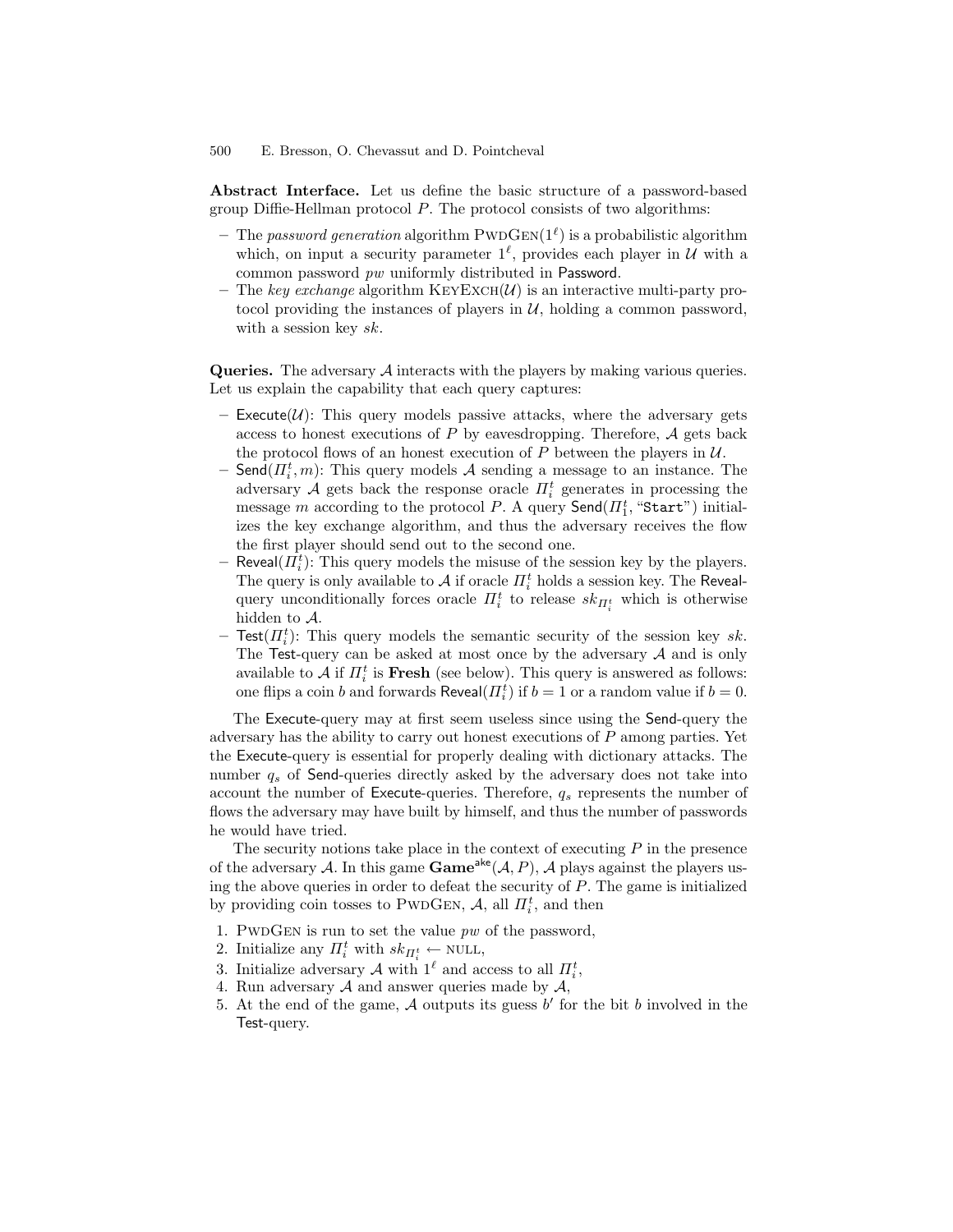#### 2.2 Security Notions

Freshness. An oracle  $\Pi_i^t$  is Fresh (or holds a Fresh key  $sk$ ) if  $\Pi_i^t$  has computed a session key  $sk \neq \text{NULL}$  and neither  $\prod_{i=1}^{t}$  nor one of its partners has been asked for a Reveal-query. Intuitively, the partners of an instance  $\Pi_i^t$  are all the instances that "should" hold the same session key as  $\Pi_i^t$  at the end of the protocol. We give a more formal definition in the full version of this paper [8].

AKE Security. In an execution of  $P$ , we say an adversary  $A$  wins if it asks a single Test-query to a Fresh player  $U$  and correctly guesses the bit  $b$  used in the game  $\text{Game}^{\text{ake}}(\mathcal{A}, P)$ . We denote the **AKE** advantage as  $\text{Adv}_{P}^{\text{ake}}(\mathcal{A}) =$  $2Pr[b = b'] - 1$ , where the probability space is over all the random coins of the adversary and all the oracles.

## 3 Assumptions

Before presenting the protocol, let us remind the algorithmic assumptions on which its security will be based on. These assumptions were shown in [9] to be reasonable by relating them to the DDH and CDH.

Let  $\mathbb{G} = \langle g \rangle$  be a cyclic group of prime order q and  $n \in \mathbb{N}$ . Let  $I_n$  be  $\{1,\ldots,n\},\,\mathcal{P}(I_n)$  be the set of all subsets of  $I_n$  and  $\Gamma$  be any subset of  $\mathcal{P}(I_n)$ . We define the *Group Diffie-Hellman distribution* relative to  $\Gamma$  as:

$$
GDH_{\Gamma} = \{ \mathcal{D}_{\Gamma}(x_1, \ldots, x_n) \mid x_1, \ldots, x_n \in_R \mathbb{Z}_q \},
$$

where

$$
\mathcal{D}_{\Gamma}(x_1,\ldots,x_n)=\left\{\left(J,g^{\prod_{j\in J}x_j}\right)\middle| J\in\Gamma\right\}.
$$

Our protocol in this paper is based on the triangular structure  $\mathcal{T}_n$  for  $\Gamma$ , we illustrate for  $n = 4$  on Figure 1:

$$
T_n = \bigcup_{2 \leq j \leq n} \left\{ \{i \mid 1 \leq i \leq j, i \neq k \} \mid 1 \leq k \leq j \right\}
$$
  
= 
$$
\left\{ \{\}; \{2\}, \{1\}; \{2,3\}, \{1,3\}, \{1,2\}; \{2,3,4\}, \{1,3,4\}, \{1,2,4\}, \{1,2,3\}; \dots \right\}.
$$

| g               |                 |                 |                            |
|-----------------|-----------------|-----------------|----------------------------|
| $q^{x_2}$       | $q^{x_1}$       |                 |                            |
| $g^{x_2x_3}$    | $q^{x_1x_3}$    | $q^{x_1x_2}$    |                            |
| $g^{x_2x_3x_4}$ | $q^{x_1x_3x_4}$ | $q^{x_1x_2x_4}$ | $q^{x_1x_2\overline{x_3}}$ |

**Fig. 1.** Trigon defined by  $\mathcal{T}_n$  when  $n = 4$ .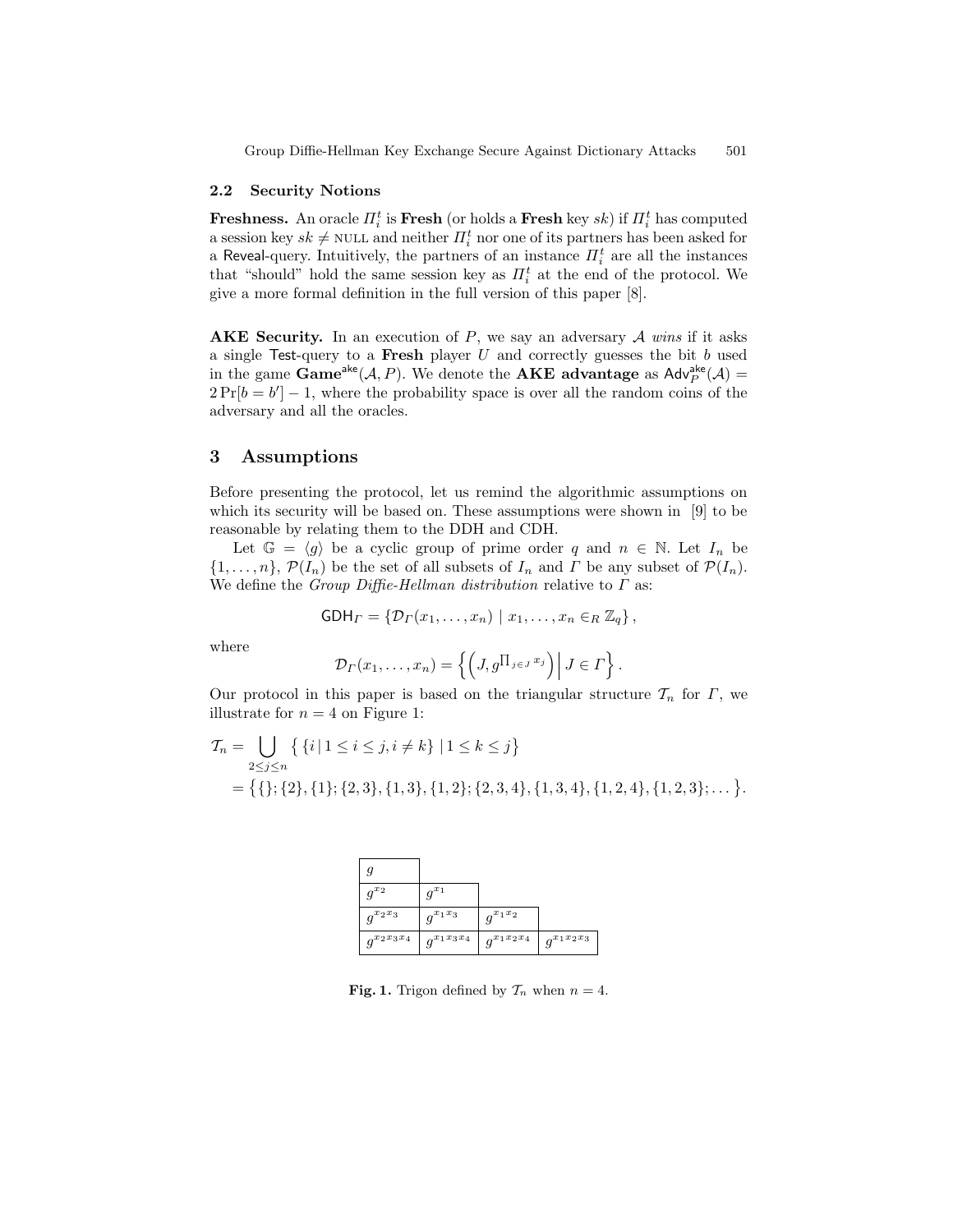Trigon Group Computational Diffie-Hellman Assumption (TG-CDH). A  $(T, \varepsilon)$ -TG-CDH<sub>n</sub>-attacker for G is a probabilistic Turing machine  $\Delta$  running in time T that given  $\mathcal{D} = \mathcal{D}_{\mathcal{T}_n}(x_1,\ldots,x_n) \in \mathsf{GDH}_{\mathcal{T}_n}$  outputs  $g^{x_1\cdots x_n}$  with probability greater than  $\varepsilon$ . We denote this success probability  $\mathsf{Succ}^{\mathsf{tgcdh}_n}_{\mathbb{G}}(\Delta)$ .

Multi Decisional Diffie-Hellman Assumption (M-DDH). In the analysis of the protocol EKE we need an equivalent version of the DDH assumption. Let us define the two following distributions:

$$
\mathsf{M}\text{-}\mathsf{DH}_n = \{ (g^{x_1}, \dots, g^{x_n}, g^{rx_1}, \dots, g^{rx_n}) \mid x_1, \dots, x_n, r \in_R \mathbb{Z}_q \},
$$
  
\n
$$
\mathsf{Rand}_n = \{ (g^{x_1}, \dots, g^{x_n}, g^{y_1}, \dots, g^{y_n}) \mid x_1, \dots, x_n, y_1, \dots, y_n \in_R \mathbb{Z}_q \}.
$$

A  $(T, \varepsilon)$  – M-DDH<sub>n</sub>-distinguisher for G is a probabilistic Turing machine  $\Delta$ running in time  $T$  that is able to distinguish the two distributions with advantage  $\mathsf{Adv}_{\mathbb{G}}^{\mathsf{mddh}_n}(\Delta)$  greater than  $\varepsilon$ .

**Lemma 1.** For any group  $\mathbb G$  and any integer n,  $\mathsf{Adv}_{\mathbb G}^{\mathsf{addh}_n}(T) \leq (n-1)\mathsf{Adv}_{\mathbb G}^{\mathsf{ddh}}(T)$ and  $\text{Adv}_{\mathbb{G}}^{\text{mddh}_n}(T) \leq \text{Adv}_{\mathbb{G}}^{\text{ddh}}(T + (4n-6)\tau_{\mathbb{G}})$ , where  $\tau_{\mathbb{G}}$  is the computational time for an exponentiation in G.

Proof. The first result easily comes using a hybrid argument [16], while the second one uses the random self-reducibility. Indeed, from a decisional Diffie-Hellman instance  $(g^{x_2}, g^{r_1}, g^{r_2x_2})$ , where  $r_2 = r_1$ , one derives (with 2 exponentiations performed by raising two values to the power of  $x_1$ ) a 4-tuple  $(A_1 =$  $g^{x_1}, A_2 = g^{x_2}, B_1 = g^{r_1x_1}, B_2 = g^{r_2x_2}$ ). Then, one easily gets a 2*n*-tuple  $(A_1 =$  $g^{x_1}, \ldots, A_n = g^{x_n}, B_1 = g^{r_1 x_1}, \ldots, B_n = g^{r_n x_n}$  where either all the  $r_i$  are equal (if  $r_2 = r_1$ ), or the  $r_i$  are independent from one another (if  $r_2 \neq r_1$ ). To this aim, one chooses a random pair  $(u_i, v_i)$ , and computes

$$
A_i = A_1^{u_i} A_2^{v_i} = g^{x_1 u_i + x_2 v_i} = g^{x_i}
$$
  
\n
$$
B_i = B_1^{u_i} B_2^{v_i} = g^{r_1 x_1 u_i + r_2 x_2 v_i} = g^{r_1 x_i + (r_2 - r_1) x_2 v_i}.
$$

 $\Box$ 

#### 4 A Password-based Group Diffie-Hellman Protocol

In the following theorems and proofs we assume both the random oracle model and the ideal-cipher model, and the arithmetic is in a finite cyclic group  $\mathbb{G} = \langle q \rangle$ of order a  $\ell_1$ -bit prime number q, where the operation is denoted multiplicatively. More precisely, we consider  $\bar{\mathbb{G}} = \mathbb{G}\backslash \{1\}$ . It has the particularity that for any  $h \in \bar{\mathbb{G}}, \bar{\mathbb{G}} = \{h^r | r \in \{1, \ldots, q-1\}\},\$  but it is no longer a group.

We then use a hash function  $\mathcal H$  from  $\{0,1\}^*$  to  $\{0,1\}^{\ell_2}$  and consider several block ciphers, depending on the size of the input: for each integer  $i \geq 2$ , we define two families  $\mathcal{E}^i = {\{\mathcal{E}_k^i\}}$  and  $\mathcal{E'}^i = {\{\mathcal{E'}_k^i\}}$  of keyed permutations over  $\bar{\mathbb{G}}^i$ , where  $k \in \mathsf{Password}$ . The inverse of  $\mathcal{E}_k^i$  (resp.  $\mathcal{E'}_k^i$ ) is denoted  $\mathcal{D}_k^i$  (resp.  $\mathcal{D'}_k^i$ ).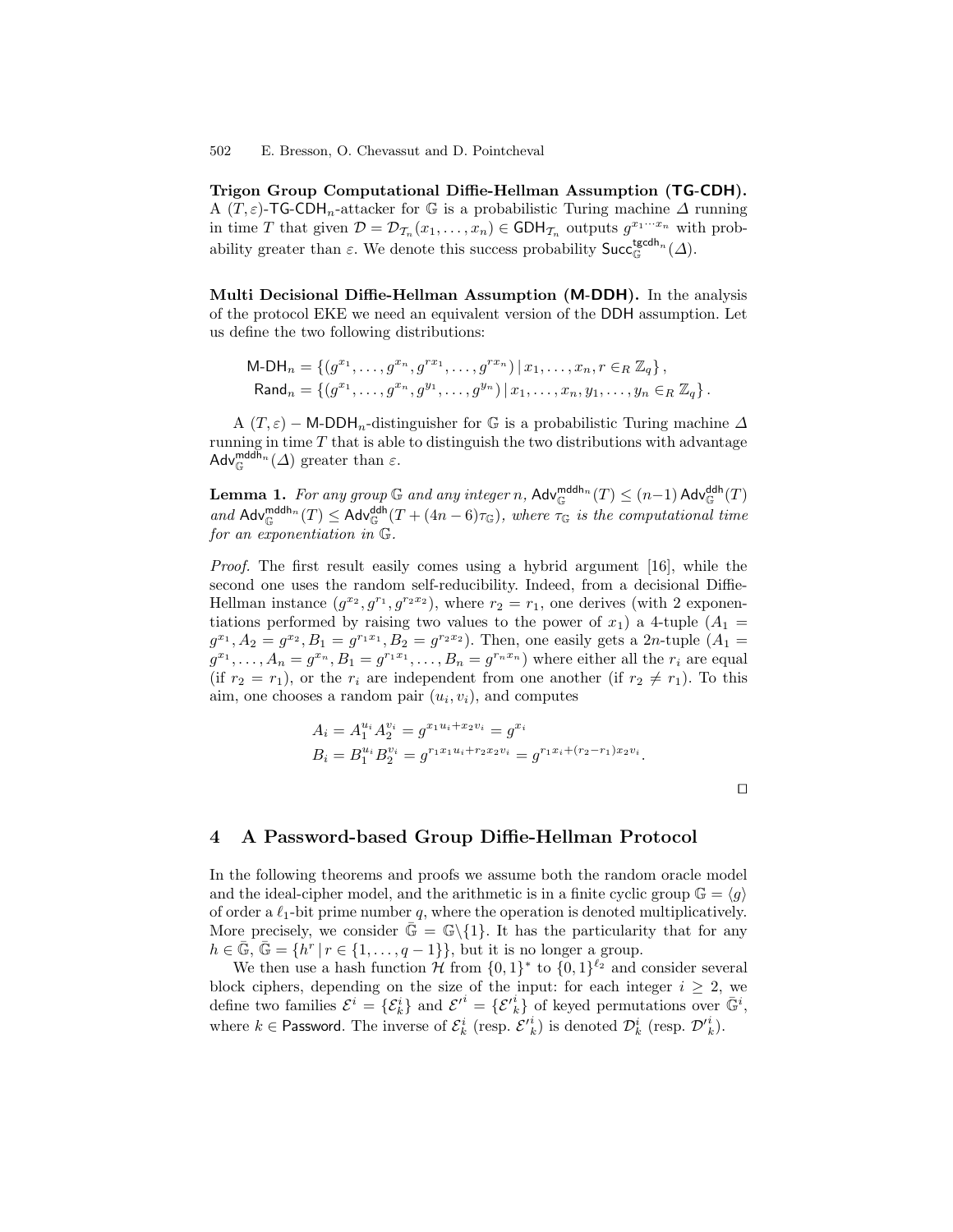

Fig. 2. Protocol EKE. The multicast group is  $\mathcal{U} = \{U_1, U_2, \ldots, U_n\}$  and the session key is  $sk = \mathcal{H}(\mathcal{U} \|\mathsf{Fl}_n \| K)$ .

In practice, such encryption schemes are instantiated with CBC mode so that each part of the plaintext depends on the entire ciphertext. Following this idea, we (abusively) denote  $\mathcal{E}_k(X)$  (resp.  $\mathcal{E}'_k(X)$ ) the encryption of a plaintext  $X \in \bar{\mathbb{G}}^i$  for some *i* under key k using  $\mathcal{E}_k^i$  (resp.  $\mathcal{E'}_k^i$ ) without explicitly specifying the length of X.

#### 4.1 Algorithm

As illustrated on Figure 2, the protocol EKE consists of a set of players arranged in a ring and the flows are encrypted under the password  $pw$ . The sessionkey space **SK** associated to this protocol is  $\{0,1\}^{\ell_2}$  equipped with a uniform distribution. Moreover, EKE consists of two stages: several up-flows (which are encrypted using  $\mathcal{E}$ ) and the down-flow (which is encrypted using  $\mathcal{E}'$ ).

In the up-flow, player  $U_i$  (for  $1 \leq i < n$ ) receives a ciphertext  $\mathsf{Fl}_{i-1} \in \bar{\mathbb{G}}^i$ and decrypts it using  $\mathcal{D}_{pw}$  into the plaintext  $X_{i-1} \in \bar{\mathbb{G}}^i$  (by convention,  $U_1$ just receives  $Fl_0 = "Start",$  and thus builds  $X_0 = \{g_0\}$ , where  $g_0$  is a random element in  $\bar{\mathbb{G}}$ ). Player  $U_i$  then generates at random two (private) values  $(x_i, \nu_i)$ in  $\mathbb{Z}_q^*$  and gets  $X_i := \Phi(X_{i-1}, x_i, \nu_i) \in \bar{\mathbb{G}}^{i+1}$  by processing the plaintext  $X_{i-1}$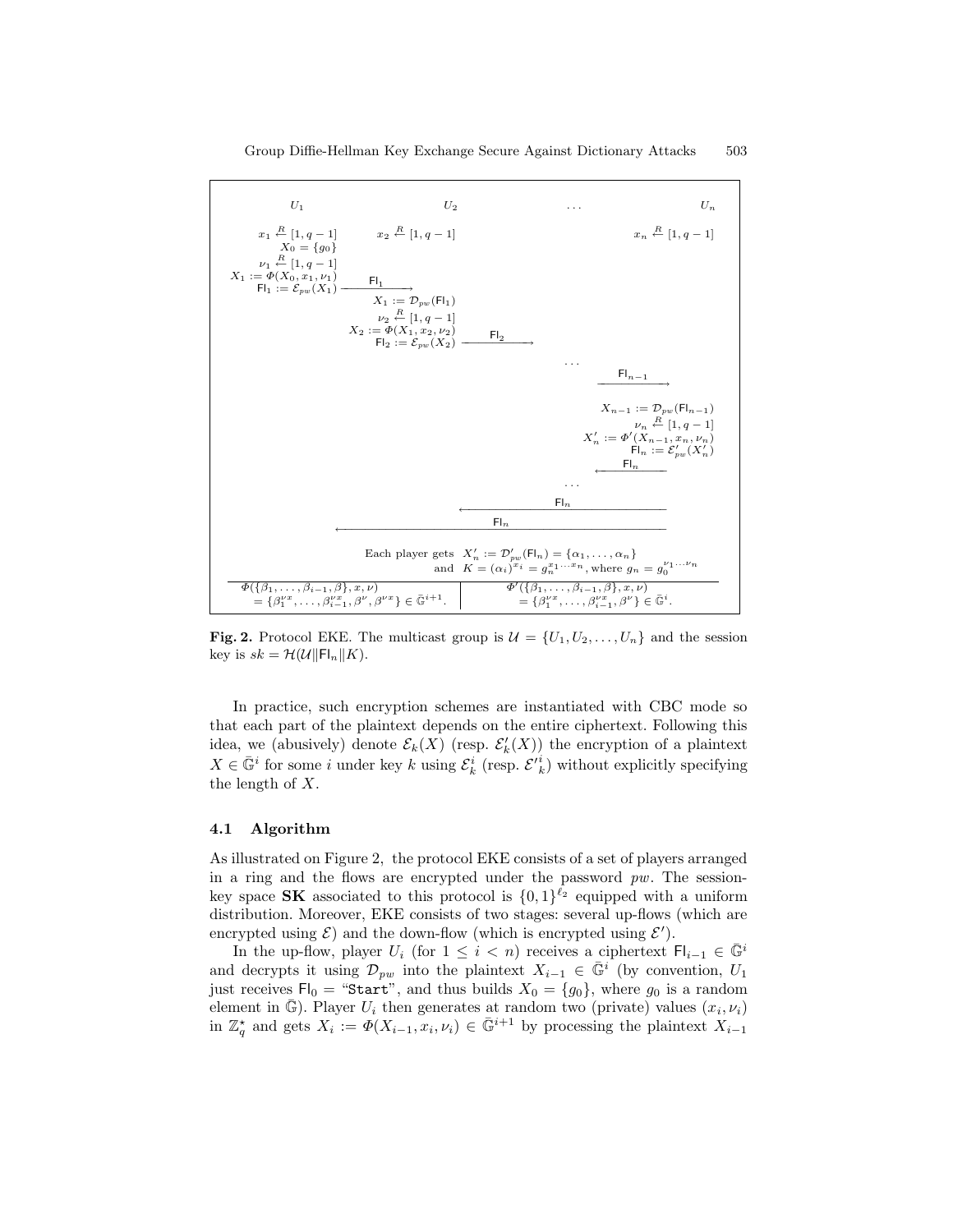according to the operator  $\Phi$  (described below). Player  $U_i$  finally encrypts the value  $X_i$  using  $\mathcal{E}_{pw}$  and forwards the ciphertext  $\mathsf{Fl}_i$  to the next player in the ring.

The down-flow takes place when player  $U_n$  receives the last up-flow  $\mathsf{Fl}_{n-1} \in$  $\bar{\mathbb{G}}^n$ . It decrypts it using  $\mathcal{D}_{pw}$  into the plaintext  $X_{n-1} \in \bar{\mathbb{G}}^n$ . It then generates at random two (private) values  $(x_n, \nu_n)$  in  $\mathbb{Z}_q^*$  and gets  $X'_n := \Phi'(X_{n-1}, x_n, \nu_n) \in \bar{\mathbb{G}}^n$ by processing the plaintext  $X_{n-1}$  according to the operator  $\Phi'$  (described below). Player  $U_n$  finally encrypts the value  $X'_n$  using  $\mathcal{E}'_{pw}$  and broadcasts the ciphertext  $\mathsf{Fl}_n$ .

Finally, each player can compute the session key  $sk = \mathcal{H}(\mathcal{U}||\mathsf{FI}_n||K)$ , where  $K = (g_0^{\nu_1 \cdots \nu_n})^{x_1 \cdots x_n}$ . Indeed, if everything worked correctly, player  $U_i$  can compute K by decrypting the broadcast  $\mathsf{Fl}_n$  using  $\mathcal{D}'_{pw}$  into  $X'_n \in \bar{\mathbb{G}}^n$  and raising the *i*-th term  $\alpha_i$  of  $X'_n$  to the power of its private exponent  $x_i$ .

#### 4.2 Operators  $\Phi$  and  $\Phi'$

We now describe the operators  $\Phi$  and  $\Phi'$ , and see that finally all the players agree on the same value K. The operator  $\Phi$  takes as inputs a set  $\{\beta_1, \ldots, \beta_{i-1}, \beta\} \in \overline{\mathbb{G}}^i$ , for some *i*, a private exponent  $x \in \mathbb{Z}_q^*$  and a blinding exponent  $\nu \in \mathbb{Z}_q^*$ . Then,

$$
\Phi(\{\beta_1,\ldots,\beta_{i-1},\beta\},x,\nu)=\{\beta_1^{\nu x},\ldots,\beta_{i-1}^{\nu x},\beta^{\nu},\beta^{\nu x}\}\in\bar{\mathbb{G}}^{i+1}.
$$

The operator  $\Phi'$  does exactly the same transformation but returns the *i* first elements only:

$$
\Phi'(\{\beta_1,\ldots,\beta_{i-1},\beta\},x,\nu)=\{\beta_1^{\nu x},\ldots,\beta_{i-1}^{\nu x},\beta^{\nu}\}\in\bar{\mathbb{G}}^i.
$$

Therefore, if all the computations are performed correctly, the flows between 4 players include the plaintexts  $X_1$ ,  $X_2$  and  $X_3$  presented on Figure 3. The plaintext  $X'_4$  is the 4 first elements of  $X_4$  only while the last element of  $X_4$  is  $K = (g_0^{\nu_1 \nu_2 \nu_3 \nu_4})^{x_1 x_2 x_3 x_4} = g_4^{x_1 x_2 x_3 x_4}.$ 

| 90                |                   |                   |                   |                                | $=X_0$                          |
|-------------------|-------------------|-------------------|-------------------|--------------------------------|---------------------------------|
| 91                | $g_1^{x_1}$       |                   |                   |                                | $= X_1 = \Phi(X_0, x_1, \nu_1)$ |
| $g_2^{x_2}$       | $g_2^{x_1}$       | $g_2^{x_1x_2}$    |                   |                                | $= X_2 = \Phi(X_1, x_2, \nu_2)$ |
| $g_3^{x_2x_3}$    | $g_3^{x_1x_3}$    | $g_3^{x_1x_2}$    | $g_3^{x_1x_2x_3}$ |                                | $= X_3 = \Phi(X_2, x_3, \nu_3)$ |
| $g_4^{x_2x_3x_4}$ | $q_4^{x_1x_3x_4}$ | $g_4^{x_1x_2x_4}$ | $g_4^{x_1x_2x_3}$ | $g_{4}^{x_{1}x_{2}x_{3}x_{4}}$ | $= X_4 = \Phi(X_3, x_4, \nu_4)$ |

Fig. 3. Honest execution, when  $n = 4$ . We denote  $\nu_i = \log_{g_{i-1}}(g_i)$ .

One can indeed check by induction that the j-th element of  $X_i$  is  $(g_0^{\mu_i})^{y_i/x_j} =$  $g_i^{y_i/x_j}$ , where  $\mu_i = \nu_1 \cdots \nu_i \mod q$ ,  $g_i = g_0^{\mu_i}$  and  $y_i = x_1 \cdots x_i \mod q$ . Therefore,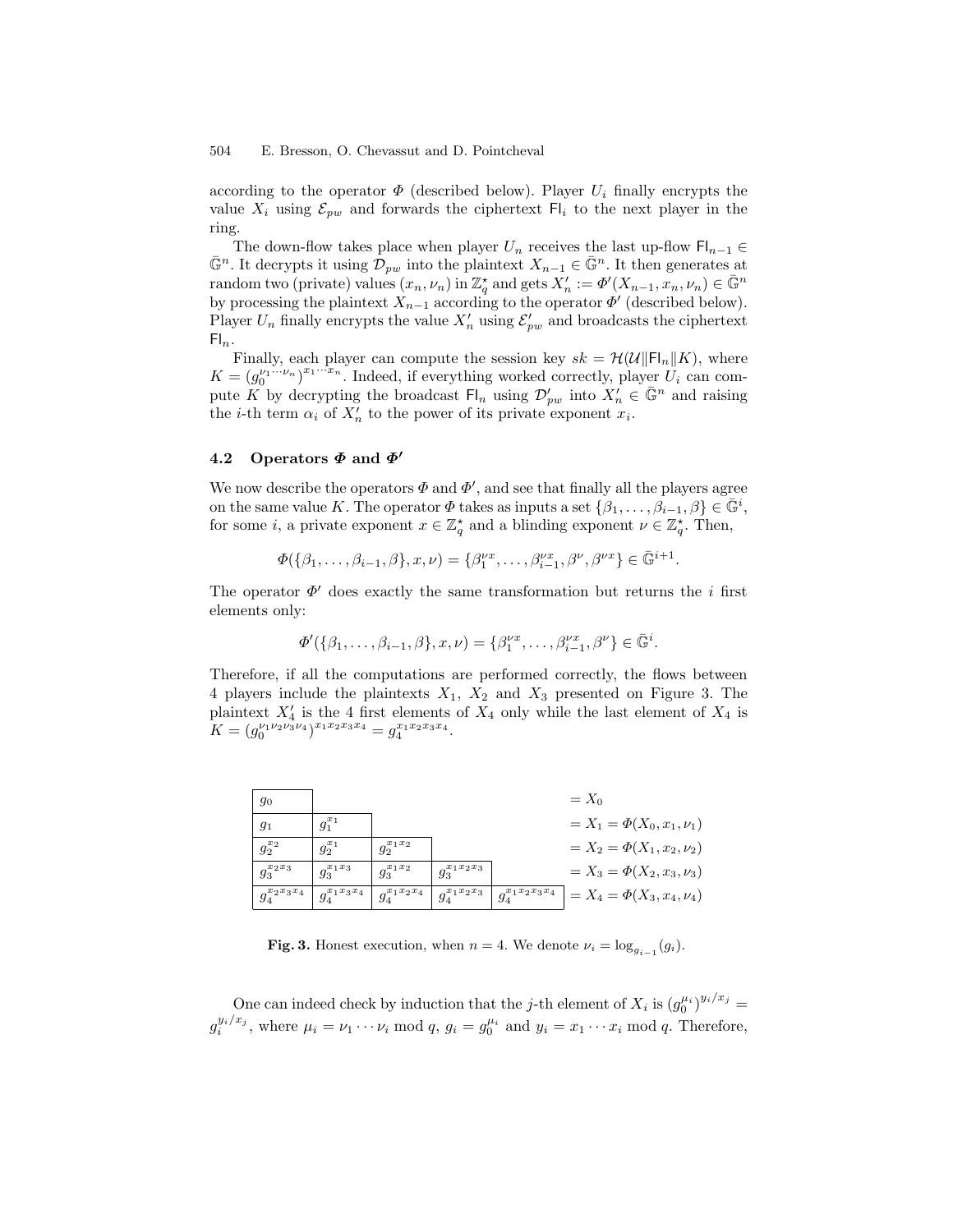the *i*-th element  $\alpha_i$  of the down-flow is  $g_n^{y_n/x_i}$  which with the knowledge of  $x_i$ leads to the common value  $K = \alpha_i^{x_i} = g_n^{y_n}$ .

#### 4.3 Dictionary Attacks

In EKE, we have to be careful of the content in the ciphertext since any redundancy in the concatenation of the plaintexts in the flows of the protocol could be used by the adversary to mount a dictionary attack. The adversary could decrypt flows using all the passwords in the dictionary and look for this redundancy.

Namely, the trivial conversion wherein one substitutes in a group Diffie-Hellman protocol [10] the signature scheme by a symmetric encryption scheme is easily seen insecure, while it works in the two-party case. This conversion indeed produces a protocol in which all the computations are performed with  $\nu_i = 1$ , for all *i*; therefore the last element of each plaintext in Fl<sub>i</sub> also belongs to the plaintext in  $\mathsf{FI}_{i+1}$ .

## 5 Security Result

In this section we assert that under reasonable and well-defined intractability assumptions the protocol EKE securely distributes session keys. We deal with the AKE goal only and thus do not consider forward-secrecy here. However, concurrent executions are possible.

**Theorem 1.** Let P be the EKE protocol,  $SK$  be the session-key space and Password be a finite dictionary of size  $N$ . Let  $A$  be an adversary against the AKE security of P within a time bound T, after  $q_s$  interactions with the parties,  $q_h$  hash-queries, and  $q_e$  encryption/decryption queries. Then we have:

$$
\mathsf{Adv}^{\mathsf{ake}}_P(\mathcal{A}) \leq \frac{2q_s}{N} + 2q_s\mathsf{Adv}^{\mathsf{mddh}_n}_\mathbb{G}(T') + 2q_h\mathsf{Succ}^{\mathsf{tgcdh}_n}_\mathbb{G}(T') + \frac{2Q^2}{q^2}
$$

where  $T' \leq T + nQ\tau_{\mathbb{G}}$ ,  $Q = 3q_s + q_e$  and  $\tau_{\mathbb{G}}$  is the computational time for an exponentiation in  $\mathbb{G}$ . (Recall that q is the order of  $\mathbb{G}$ ).

This theorem shows that EKE is secure against dictionary attacks since the advantage of the adversary essentially grows with the ratio of interactions (number of Send-queries) to the number of passwords. This is particularly significant in practice since a password may expire once a number of failed interactions has been achieved, whereas the adversary's capability to enumerate passwords off-line is only limited by its computational power.

Of course, the security results only holds provided that the adversary does not solve either the trigon group computational problem TG-CDH or the multidecisional Diffie-Hellman problem M-DDH. But these terms can be made negligible by appropriate choice of parameters for the group G.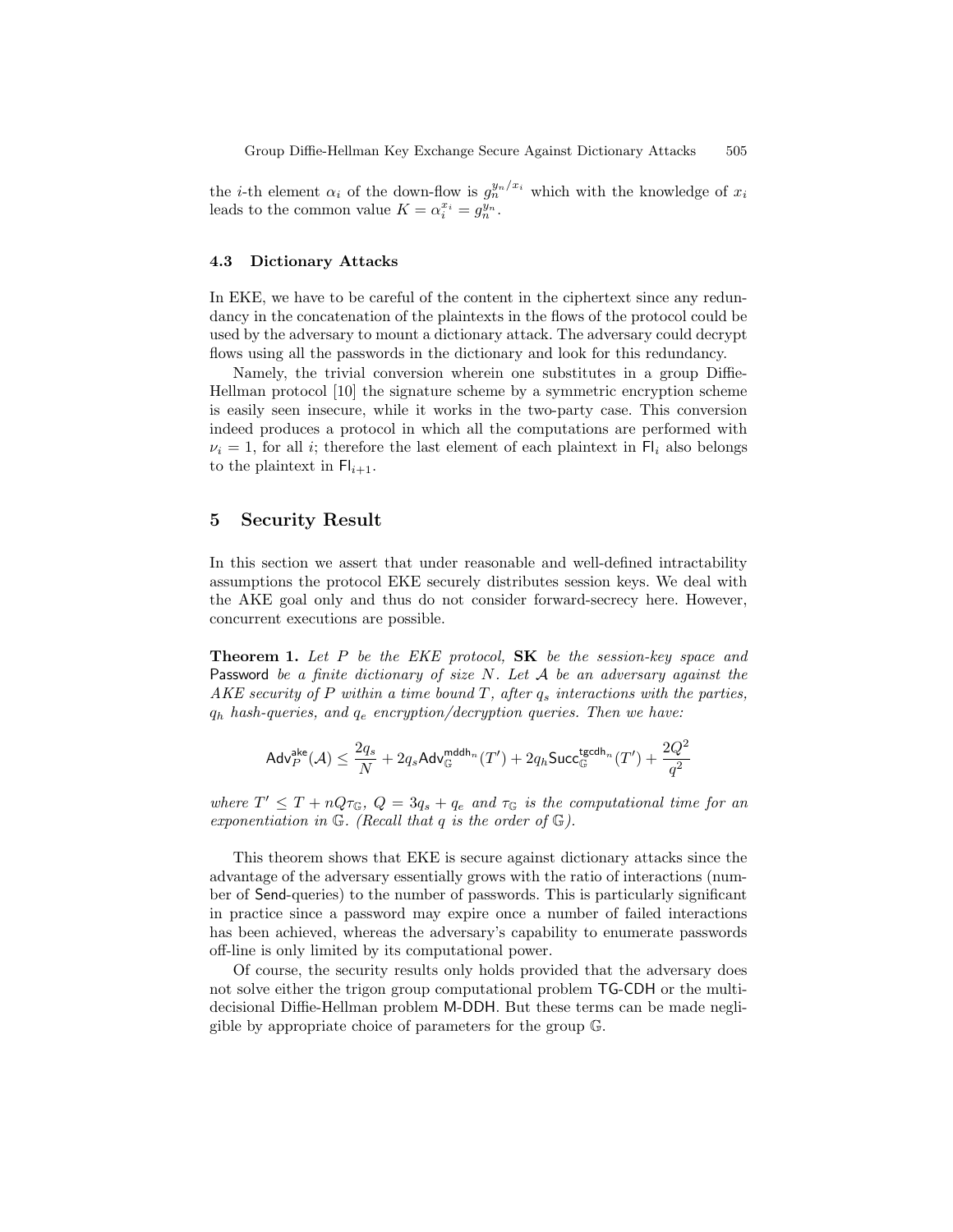## 6 Proof of Security

In this section we show that the protocol EKE achieves security against dictionary attacks as claimed by Theorem 1. We first introduce the notations we will use and then prove that the best the adversary can do is to essentially eliminate one password from the dictionary per initiated session (maybe concurrently). Here, we present a proof that does not yet deal with forward-secrecy. All the lemmas are proven in the full version of this paper [8].

#### 6.1 Operator Ψ

As illustrated in Figure 2, each player  $U_i$  generates a new basis when processing an up-flow by raising the values it received to the power of its random blinding exponent  $\nu_i$ . But let us notice that given a TG-CDH instance of size n, with the TG-CDH-solution, one can easily derivate the trigon whose lines are the flows sent during an honest execution of EKE, by raising the lines to the power of random and independent exponents.

We denote by  $\theta$  a *n*-tuple of elements in  $\mathbb{Z}_q^*$ , by  $\theta_i$  the *i*-th component of  $\theta$ , and by  $[g]_n$  the *n*-tuple  $(g, \ldots, g)$ . For any line L of length  $i + 1$ , the operator  $\Psi$ takes as input a *n*-tuple  $\theta$ , a random exponent  $\nu$  and applies a (multiplicative) self-reduction of the line L as follows:

- [Using  $\theta$ ] first, one raises the first i elements of L to the power of  $\Theta_i/\theta_1$ ,  $\ldots, \Theta_i/\theta_i$  respectively, and the last element to the power of  $\Theta_i$ , where  $\Theta_i =$  $\theta_1\cdots\theta_i;$
- [Change of basis] then, one raises all the elements of the tuple to the power  $\nu$ .

For example, from a line  $L = (g_1, \ldots, g_{i+1})$ , with any tuple  $\theta$  and  $\nu$ , one gets

$$
\Psi(L,\theta,\nu)=(g_1^{\nu\Theta_i/\theta_1},\ldots,g_i^{\nu\Theta_i/\theta_i},g_{i+1}^{\nu\Theta_i}),
$$

where  $\Theta_i = \theta_1 \cdots \theta_i$ . A line L of form  $\{g^{y_i/x_1}, \ldots, g^{y_i/x_i}, g^{y_i}\}$  where  $y_i = x_1 \cdots x_i$ is thus represented as follows:

$$
L = \Psi([g]_{i+1}, (x_1, \ldots, x_i, 1, \ldots, 1), 1) \in \bar{\mathbb{G}}^{i+1}.
$$

The following lemmas exhibit some useful results about the operators  $\Phi$  and  $\Psi$ :

Lemma 2 (Equality of distributions). Let  $g \in \bar{\mathbb{G}}$  and  $L = \{g^{\alpha_0}, \ldots, g^{\alpha_i}\} \in$  $\bar{\mathbb{G}}^{i+1}$ . The following two distributions are perfectly indistinguishable:

$$
\left\{\Psi(L,\theta,\nu)\right\}_{(\theta,\nu)\in(\mathbb{Z}_q^\star)^{n+1}}\text{ and }\left\{g^{r_0},\ldots,g^{r_i}\right\}_{(r_0,\ldots,r_i)\in(\mathbb{Z}_q^\star)^{i+1}}
$$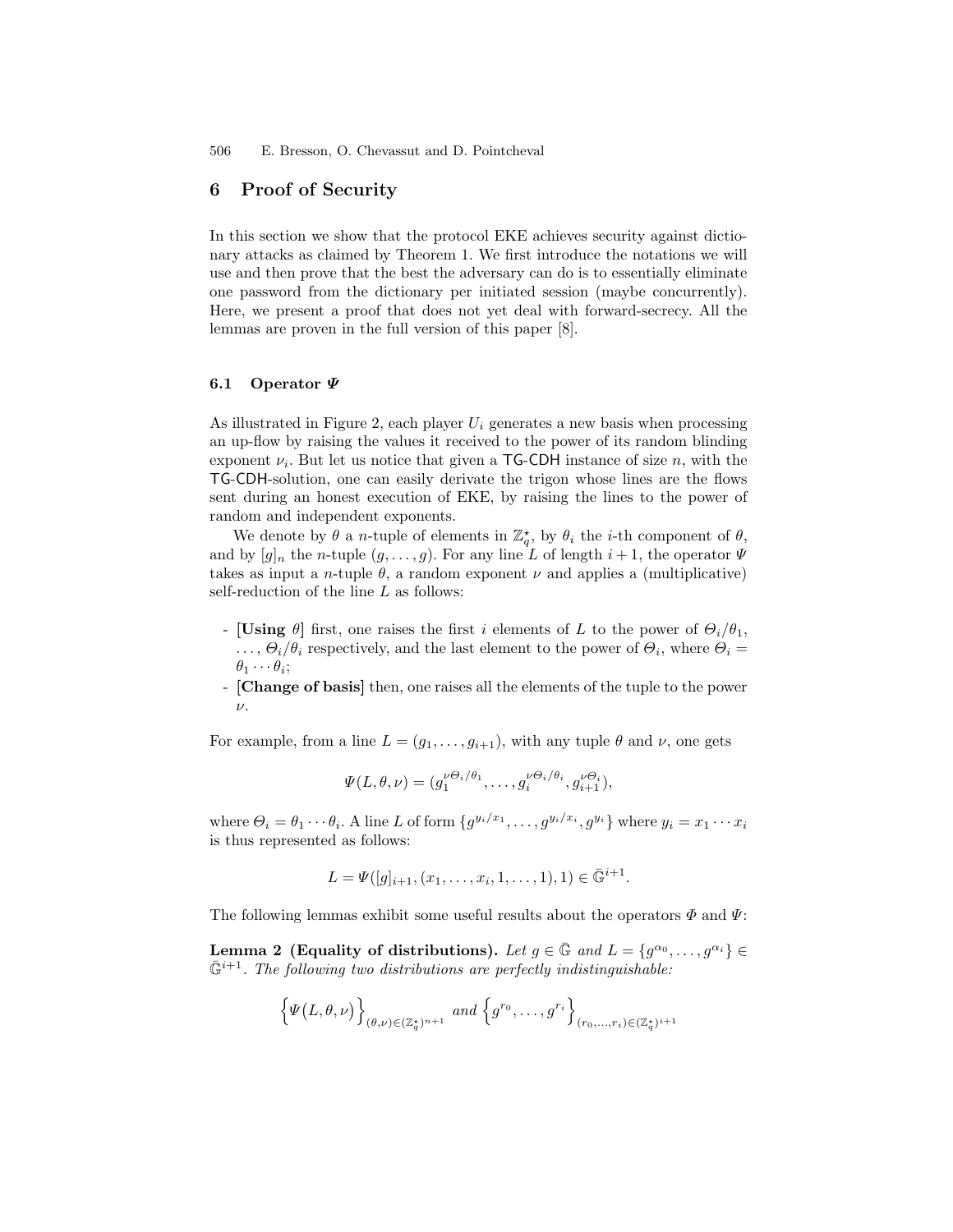Lemma 3 (Commutativity and composition). Let  $x, \nu, \nu' \in \mathbb{Z}_q^{\star}$  and  $\theta, \theta' \in$  $(\mathbb{Z}_q^{\star})^n$ . For any line  $L \in \bar{\mathbb{G}}^i$ , we have (where  $\theta\theta'$  is the component-wise multiplication of the vectors  $\theta$  and  $\theta'$ ):

$$
\Psi(\Phi(L, x, \nu), \theta, \nu') = \Phi(\Psi(L, \theta, \nu'), x\theta_i, \nu);
$$
  
\n
$$
\Psi(\Psi(L, \theta, \nu), \theta', \nu') = \Psi(L, \theta\theta', \nu\nu');
$$
  
\n
$$
\Psi(\Phi(L, x, \nu), [1]_n, \nu') = \Phi(L, x, \nu\nu');
$$
  
\nif  $(\forall j < i, \theta_j = \theta'_j), \Psi(L, \theta, \nu) = \Psi(L, \theta', \nu).$ 

#### 6.2 Proof of Theorem 1

In this section we incrementally define a sequence of games starting at the real game  $\mathbf{G}_0$  and ending up at  $\mathbf{G}_6$ . We let b and b' be defined as in Section 2.1 and refer to  $S_i$  as the event  $b = b'$  in game  $G_i$ . We also define the event  $\mathsf{Encrypt}_i$  as the event that a flow has been encrypted, but not decrypted first (see below), by the adversary under pw (with any symmetric encryption scheme  $\mathcal E$  or  $\mathcal E'$ ). We use the following lemma within our sequence of games [20]:

**Lemma 4.** Let  $E, E'$  and  $F, F'$  be some events defined on a probability space. Let us assume that  $Pr[F] = Pr[F'] = \varepsilon$  and  $Pr[E \wedge \neg F] = Pr[E' \wedge \neg F']$ . Then,  $|\Pr[E] - \Pr[E']| \leq \varepsilon.$ 

**Game G<sub>0</sub>:** This is the real attack **Game**<sup>ake</sup> $(A, P)$  in which several oracles are available to the adversary: a hash oracle, the encryption/decryption oracles, and all the instances of players (in order to cover concurrent executions).

> Rule 1: The instances of players process each Send-query with a pair of random exponents  $(x_i, \nu_i)$ , using the operators  $\Phi$  and  $\Phi'$ .

Thus, the instances of players can easily answer to the Reveal-query and the Test-query. The Execute-query is proceeded similarly. By definition,  $Pr[S_0]$  =  $(\mathsf{Adv}^{\mathsf{ake}}_P(\mathcal{A}) + 1)/2.$ 

**Game**  $G_1$ **:** We simulate the hash and the encryption/decryption oracles as in  $\mathbf{G}_0$  by maintaining five lists: a hash list  $(A_H)$ , encryption lists  $(A_E, A'_E)$  and decryption lists  $(\Lambda_D, \Lambda_D')$ . The lists are initially empty. We denote by  $q_H$  the size of  $A_H$ , and by  $q_E$  the number of encryption-decryption relations: i.e.  $q_E$  is the size of  $\Lambda_E \cup \Lambda'_E$ . The queries are answered as follows:

- Hash-query: For a query q such that a record  $(q, r)$  appears in  $\Lambda_H$ , the answer is r. Otherwise r is chosen at random from  $\{0,1\}^{\ell_2}$  and the record  $(q,r)$  is added to  $\Lambda_H$ . We have  $\mathcal{H}(q) = r$ .
- *Encryption-query*: For an encryption query  $(k, X)$  to  $\mathcal{E}$  (resp.  $\mathcal{E}'$ ) such that a record  $(*, k, X, Y)$  appears in  $\Lambda_E$  (resp.,  $\Lambda'_E$ ) the answer is Y. Otherwise Y is a random ciphertext of length |X|. The record  $(\delta, k, X, Y)$  is then added to encryption list  $\Lambda_E$  (resp.  $\Lambda_E'$ ).  $\delta \in \{0,1\}$  is a bit indicating the originator of the query: if the query comes from the simulator then  $\delta = 0$  else the query comes from the adversary  $\delta = 1$ .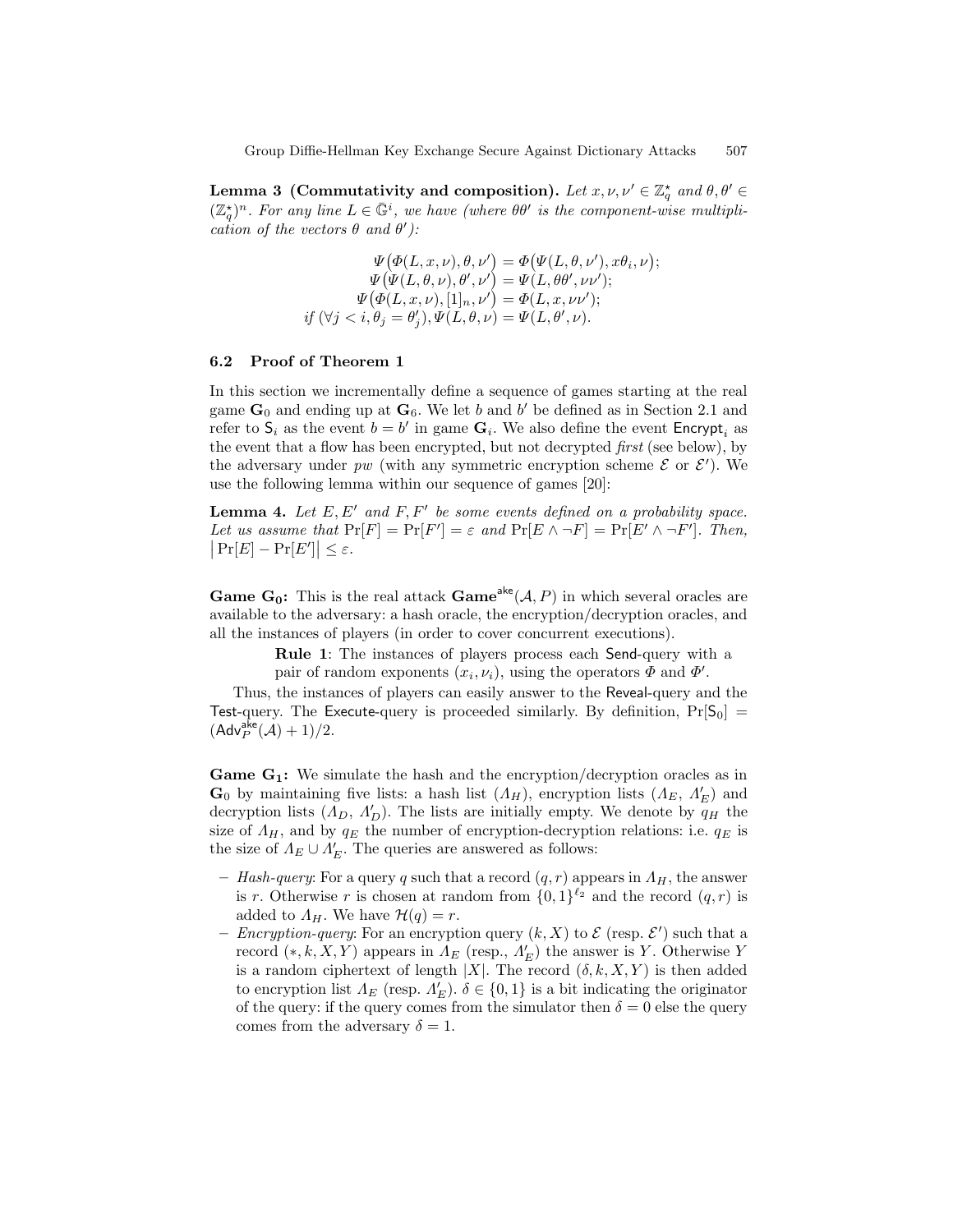- Decryption-query: For a decryption query  $(k, Y)$  to  $\mathcal{D}$  (resp.  $\mathcal{D}'$ ) such that a record  $(*, k, X, Y)$  appears in  $\Lambda_E$  (resp.  $\Lambda'_E$ ), the answer is X. Otherwise X is generated by the following rule:

**Rule 2:** X is a random tuple  $\{g^{r_i}\}_{1 \leq i \leq |Y|}$  where  $r_1, \ldots, r_{|Y|}$  are randomly drawn in  $\mathbb{Z}_q^*$ .

The record  $(k, Y, X)$  is then added to the decryption list  $\Lambda_D$  (resp.  $\Lambda_D'$ ) while the record  $(0, k, X, Y)$  is added to the encryption list  $\Lambda_E$  (resp.  $\Lambda'_E$ ).

We notice that a decryption-query adds a record to both the encryption and the decryption lists, while an encryption-query adds a record to the encryption list only. In both cases, a later encryption or decryption query on the same elements does not add any record to any list. Hence, a record  $(k, Y, X)$  appears in the decryption list if and only if the decryption query  $(k, Y)$  has been asked first (i.e., before the corresponding encryption query).

With this definition,  $\mathsf{Encrypt}_i$  is defined in game  $\mathbf{G}_i$  as the event that there exists a record  $(1, pw, X, Y)$  in an encryption list, such that Y has been submitted in a Send-query. Note that this implies that the corresponding record  $(pw, Y, X)$ does not appear in any decryption list.

¿From the above simulation we easily see that the games  $G_1$  and  $G_0$  are perfectly indistinguishable, unless the permutation property of the block ciphers does not hold. One could have avoided collisions in the above simulation but this is at most  $q_E^2/2(q-1)^2$  since the smallest set for the encryption functions is  $|\bar{\mathbb{G}}^2| = (q-1)^2$ :

$$
|\Pr[\mathsf{S}_1] - \Pr[\mathsf{S}_0]| \le \frac{q_E^2}{2(q-1)^2} \le \frac{q_E^2}{q^2}.\tag{1}
$$

Game G<sub>2</sub>: We delete the executions wherein the adversary may have guessed the password. More formally, we delete the executions wherein event  $\mathsf{Encrypt}_1$ occurs: i.e. a  $\mathsf{Send}(H, Y)$ -query is asked and a record of the form  $(1, pw, *, Y)$ appears in an encryption list. In these executions, we stop setting  $b'$  at random:

$$
|\Pr[S_2] - \Pr[S_1]| \le \Pr[\mathsf{Encrypt}_1].\tag{2}
$$

**Game G<sub>3</sub>:** We simulate the instances of players from a tuple  $(x_1, \ldots, x_n)$ . This tuple allows us to compute an instance  $\mathcal{D} = \mathcal{D}(x_1, \ldots, x_n)$  of the TG-CDH<sub>n</sub> with its solution  $g^{x_1 \cdots x_n}$ . We use  $\mathcal D$  to construct using blinding exponents  $\nu_1, \ldots, \nu_n$ the triangular structure illustrated in Figure 3 where all the bases are randomized. The lines of this structure will be used in this game to answer to the Send-queries. The lines of this triangular structure are denoted and constructed as

$$
L_i = \begin{cases} \{g\} & \text{if } i = 0, \\ \varPhi(L_{i-1}, x_i, \nu_i) & \text{if } 1 \leq i \leq n, \end{cases}
$$

where the  $n + 1$ -th element  $\kappa$  of  $L_n$  is  $\kappa = g_n^{x_1 \cdots x_n} = (g^{x_1 \cdots x_n})^{\nu_1 \cdots \nu_n}$ .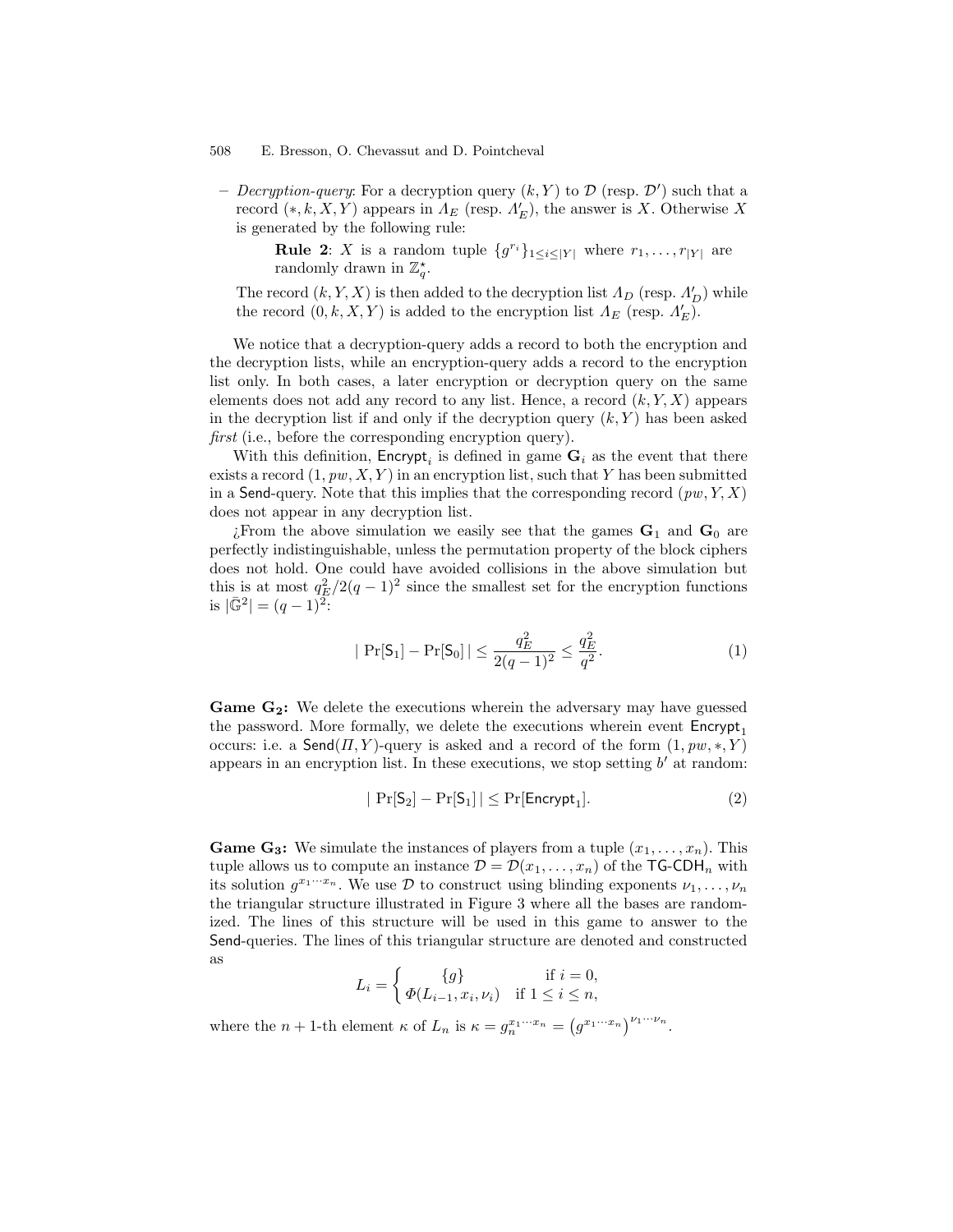We now show how to use these lines to simulate the instances of players. We first maintain a list  $\Lambda_{\Psi}$  that keeps track of the exponents  $\theta$  used to blind a line  $L_i: L = \Psi(L_i, \theta, \nu)$ . This list contains records of the form  $(i, \theta, \nu, L)$  and is initially set to  $\{(0, [1]_n, 1, \{g\})\}$ . Then, we answer to a  $\mathsf{Send}(H_i^t, \mathsf{Fl})$ -query as follows:

- $-I_i^t$  is waiting for an up-flow: if the length of Fl is different from i, then we do not do anything. Otherwise we do perform the following two steps.
	- 1. if  $i = 1$  then one sets  $L = \{g\}$ , else one invokes the decryption oracle to get  $L = \mathcal{D}_{pw}(\mathsf{Fl}).$
	- 2. one computes line  $L'$  according to Rule 1.1 and encrypts some elements of L'. If  $i < n$ , then the whole line L' is encrypted into  $\mathcal{E}_{pw}(L')$ . Otherwise, if  $i = n$ , then only the *n* first elements of L', we refer to them as  $L''$ , are encrypted using  $\mathcal{E}'_{pw}$ . Finally,  $\prod_i^t$  waits for the down-flow.

**Rule 1.1**: We first chooses two random exponents  $(\rho_i^t, \mu_i^t) \in (\mathbb{Z}_q^{\star})^2$ . If  $(i-1, \theta, \nu, L) \in \Lambda_{\Psi}$  for some  $\theta, \nu$ , then we compute  $L' = \Psi(L_i, \theta', \mu_i^t \nu)$ where  $\theta'$  is defined to  $\theta$  except that  $\theta'_{i} = \rho_{i}^{t}$ , and we update the list  $\Lambda_{\Psi}$ . Otherwise one applies the **Rule 1.1'** presented below.

**Rule 1.1':** One still uses **Rule 1**, but with  $(x_i \rho_i^t, v_i \mu_i^t)$  instead of  $(x_i,\nu_i).$ 

The random  $\rho_i^t$  is different each time one answers this flow (either by Rule 1.1 or Rule 1.1'.) Indeed, the same flow Fl may be sent several times by the adversary in different and concurrent executions.

By induction, one easily show that any line  $L$  either comes from **Rule 2** or, under  $\neg$ Encrypt, from a previous Rule 1.1.

 $-I_i^t$  is waiting for a down-flow: if the length of Fl is different from n, then we do not do anything. Otherwise, we invoke the decryption oracle  $\mathcal{D}'_{pw}(\mathsf{Fl})$  to obtain  $L''$  or more specifically to obtain the *i*-th element  $\alpha_i^t$  in  $L''$ :

**Rule 3:** For any  $\Pi_i^t$ ,  $K_i^t$  is set to be  $(\alpha_i^t)^{x_i \rho_i^t}$ , where  $\alpha_i^t$  is the *i*-th element in the down-flow  $L''$  received by  $\prod_i^t$ .

We have now to show that the  $\Phi$  relation between the lines  $L_{i-1}$  and  $L_i$  is "preserved" by the  $\Psi$  transformation. The following lemma shows it: two lines  $L_{i-1}, L_i$  of the triangular structure already related by the operator  $\Phi$  are still related by  $\Phi$  after having respectively been transformed into  $L, L'$  by the operator Ψ.

**Lemma 5.**  $L' = \Phi(L, x_i \rho_i^t, \mu_i^t \nu_i)$ .

By Lemma 5, our simulation simply makes the player choose as private exponent  $x_i \rho_i^t$  and as blinding exponent  $\nu_i \mu_i^t$  (both values are uniformly distributed because  $\mu_i^t$  and  $\rho_i^t$  are). From the value  $K_i^t$ , we can then easily compute the session key  $sk_{\Pi_i^t}$  to be  $\mathcal{H}(\mathcal{U} \|\mathsf{Fl}_n \| K_i^t)$ .

It follows that games  $\mathbf{G}_2$  and  $\mathbf{G}_3$  are perfectly indistinguishable:

$$
\Pr[S_3] = \Pr[S_2].\tag{3}
$$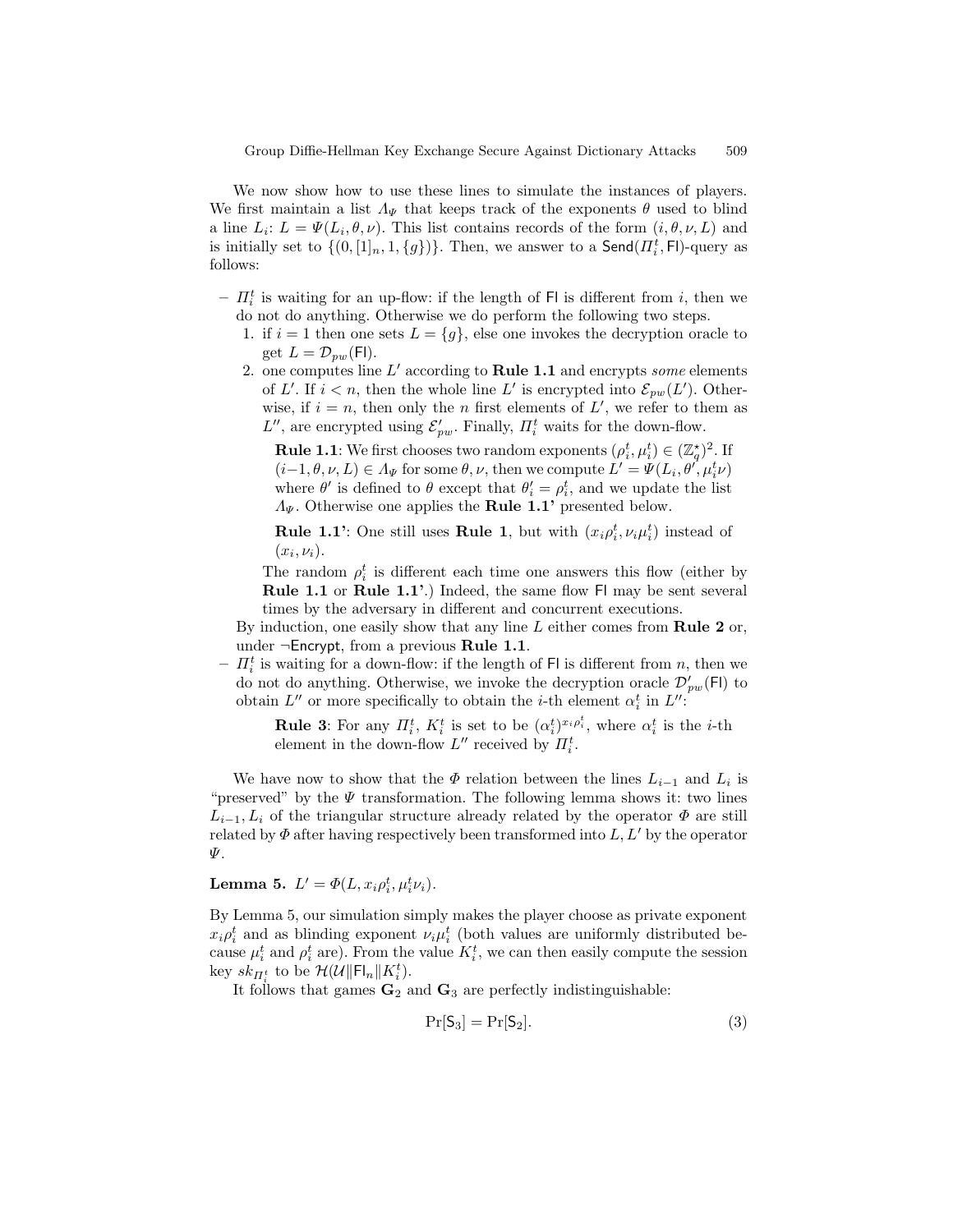**Game**  $G_4$ **:** We now modify the way the decryption queries are simulated by modifying the Rule 2, in order to embed the instance  $\mathcal D$  in the answers output by the decryption oracle, so that an attack may help us to solve it.

> **Rule 2.1**: One chooses a random blinding exponent  $\nu \in \mathbb{Z}_q^*$  and random exponents  $\theta$  in  $(\mathbb{Z}_q^*)^n$ . If Y is a query to  $\mathcal{D}_{pw}$ , then X is set to  $\Psi(L_i, \theta, \nu)$ , where  $i = |\dot{Y}| - 1$ . If Y is a query to  $\mathcal{D}_{pw}'$ , and  $|Y| = n$ , then X' is set to  $\Psi(L_n, \theta, \nu)$ , but X is set to the n first elements of X'. In both cases, the list  $\Lambda_{\Psi}$  is updated.

From Lemma 2, with random  $\theta$  and  $\nu$ , all the answers X are perfectly random in  $\bar{\mathbb{G}}^{|Y|}$ :

$$
\Pr[S_4] = \Pr[S_3].\tag{4}
$$

Before going further on, let us claim the following lemma. It shows that from now on, **Rule 1.1'** will not be used anymore.

**Lemma 6.** If one assumes  $\neg$ Encrypt<sub>4</sub> in game  $\mathbf{G}_4$ , any plaintext L included in a flow received via a Send-query is recorded in  $\Lambda_{\Psi}$  (possibly with one more element if L has been decrypted by  $\mathcal{D}_{pw}'$ , and thus corresponds to a down-flow).

**Game G<sub>5</sub>:** In the above game  $G_4$ , one can remark that knowledge of the  $x_i$ 's is not needed, one could only be given an instance  $\mathcal{D} = \mathcal{D}(x_1, \ldots, x_n)$  of the **TG-CDH**<sub>n</sub> with its solution  $g^{x_1 \cdots x_n}$  only.

But while the  $x_i$ 's are not needed to construct the triangular structure  $\{L_0,$  $\dots, L_n$ , the  $x_i$ 's are needed to compute  $K_i^t$ . This value is in turn used to compute the session key  $sk_{\Pi_i^t}$  and therefore needed to answer to the Reveal-query and Test-query. Thus, if we want to avoid the use of the  $x_i$ 's, we need to find another way to compute  $K_i^t$ .

Fortunately, it is possible: according to Lemma 6, if  $\text{Encrypt}_4$  did not occur then the upflow  $L' = \Phi(L, x_i \rho_i^t, \nu_i \mu_i^t)$  has been generated by the **Rule 1.1** with as input of  $L = \Psi(L_{i-1}, \theta, \nu)$ . Let us recall that  $L''$  corresponds to the n first elements of the tuple  $\Psi(L_n, \theta', \nu')$ ,  $\kappa = g^{x_1 \cdots x_n}$  is the last component of  $L_n$ and  $\Theta'$  is equal to the product  $\theta'_1 \cdots \theta'_n$ . We can now compute  $K_i^t$  by modifying Rule 3 to be:

> **Rule 3.1**:  $K_i^t = \kappa^{\nu' \Theta' \cdot \rho_i^t / \theta_i'}$ . And then, the session keys can been computed without the  $x_i$ 's.

Lemma 7. Rule 3 and Rule 3.1 lead to the same result.

By Lemma 7, the games  $G_4$  and  $G_5$  are perfectly indistinguishable, as soon as Encrypt $_5$  does not occur.

$$
\Pr[S_5] = \Pr[S_4].\tag{5}
$$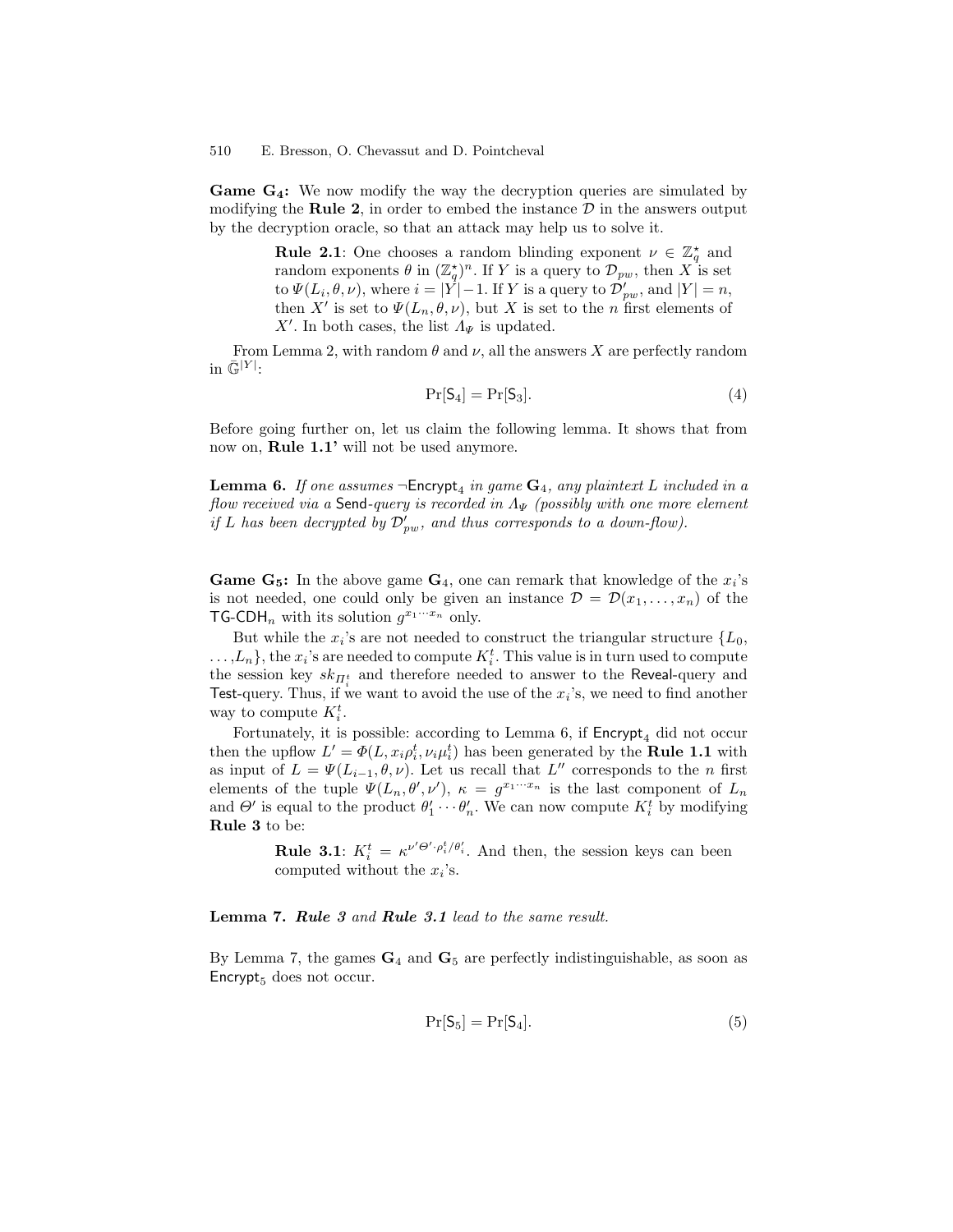**Game G<sub>6</sub>.** Finally, we are just given an instance  $\mathcal{D} = \mathcal{D}(x_1, \ldots, x_n)$  of the TG-CDH<sub>n</sub> without its solution  $g^{x_1 \cdots x_n}$ . Then, if the adversary helps us to get some  $K_i^t$ , we have solved the  $\mathsf{TG\text{-}CDH}_n$  problem (and we are done, see the Lemma 8 below).

However, since we do not know  $\kappa$ , we can no longer compute  $K_i^t$  and can not therefore answer to Reveal-oracles (and the Test-query). We simply simulate the Reveal-oracles (even for a Test-query), by answering a random value, without asking the hash oracle  $H$ .

Let us denote by AskH the event that  $A$  makes a hash-query of the form  $(\mathcal{U} \|\mathsf{Fl}_n\| K_i^t)$ , where  $\mathsf{Fl}_n$  is the down-flow received by any  $\Pi_i^t$ . Unless neither AskH occurs (nor  $\mathsf{Encrypt}_5$ ) games  $\mathbf{G}_5$  and  $\mathbf{G}_6$  are perfectly indistinguishable:

$$
Pr[S_6 | \neg \text{AskH}] = Pr[S_5 | \neg \text{AskH}]. \tag{6}
$$

The probability of event AskH is upper-bounded in the following lemma. Let us recall that  $q_h$  denotes the number of hash-queries asked by the adversary.

**Lemma 8.** 
$$
Pr[AskH] \le q_h
$$
  $succ_{\mathbb{G}}^{\mathsf{tgcdh}_n}(T + (q_s + q_E)n\tau_{\mathbb{G}}).$ 

In this game, answers to the Reveal-queries, and thus to the Test-query, are purely random. Then, it is straightforward to see that

$$
\Pr[S_6] = \frac{1}{2}.\tag{7}
$$

From Lemma 4 and Equations (6), (7), we get:

$$
\left|\Pr[S_5]-\frac{1}{2}\right|=\left|\Pr[S_5]-\Pr[S_6]\right|\le \Pr[{\mathsf{AskH}}].
$$

Finally, from Equations  $(1)$ ,  $(2)$ ,  $(3)$ ,  $(4)$  and  $(5)$ , and Lemmas 4, 8, we get:

$$
\left|\Pr[\mathsf{S}_0] - \frac{1}{2}\right| \le \Pr[\mathsf{Energy}_1] + \frac{q_E^2}{q^2} + q_h \mathsf{Succ}_{\mathbb{G}}^{\mathsf{tgcdh}_n}(T + (q_s + q_E)n\tau_{\mathbb{G}}). \tag{8}
$$

## 6.3 Probability of Event Encrypt<sub>1</sub>

The security against dictionary attacks is measured by the probability that the event  $\textsf{Encrypt}_1$  occurs. To evaluate this probability, we define a game wherein the view of the adversary is perfectly independent from the password  $pw$ , in the information theoretical sense. First, let us note that the games  $\mathbf{G}_2, \mathbf{G}_3, \mathbf{G}_4$  and G<sup>5</sup> are perfectly indistinguishable, and thus

$$
Pr[{\sf{Encrypt}}_5] = Pr[{\sf{Encrypt}}_1]. \tag{9}
$$

We define an auxiliary game  $\mathbf{G}_6''$  similar to game  $\mathbf{G}_5$  except that we answer differently to a  $\mathsf{Send}(H_i^t, \mathsf{Fl})$ -query when instance  $H_i^t$  is waiting for an up-flow. In this game  $\mathbf{G}_6^{\prime\prime}$ , we in fact re-define all coefficients used by the random selfreducibility and entirely re-blind line  $L_i$ :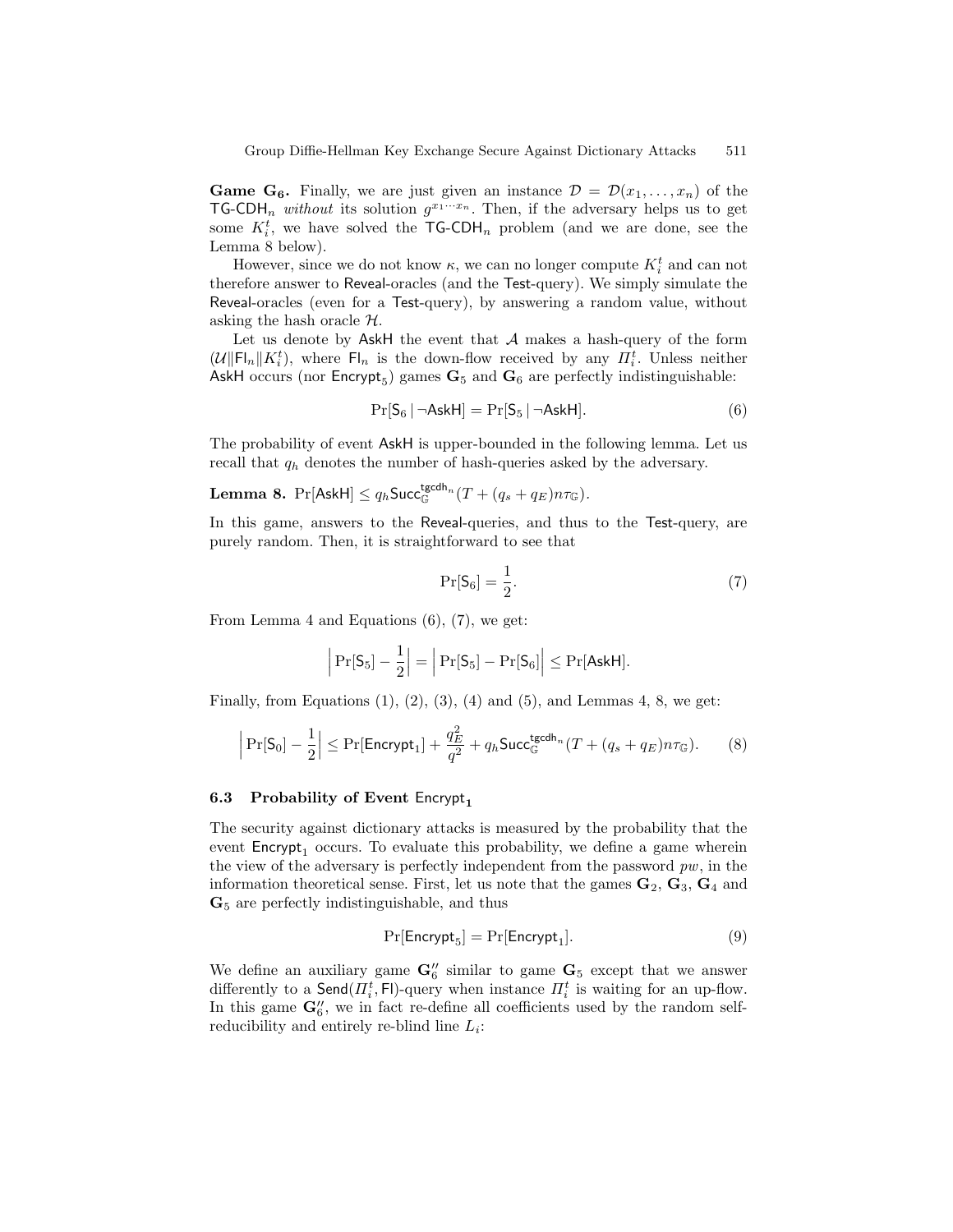**Rule 1.2:** Whatever appears in  $\Lambda_{\Psi}$  so far, we choose a random exponent  $\nu \in \mathbb{Z}_q^*$ , a full vector  $\theta \in (\mathbb{Z}_q^*)^n$  and compute  $L' = \Psi(L_i, \theta, \nu)$ . We then update  $\Lambda_{\Psi}$ .

By Lemma 2, the plaintext  $L'$  is indistinguishable from a random plaintext in  $\bar{\mathbb{G}}^{i+1}$  and, therefore, the simulation is completely independent from the password pw. So we have

$$
\Pr[\mathsf{Encrypt}_6''] = q_s/N. \tag{10}
$$

Moreover the only difference between games  $\mathbf{G}_6''$  and  $\mathbf{G}_5$  is in the way the Send-queries are answered. On input of a line  $L = (a_1, \ldots, a_{i-1}, a_i)$ , the **Rule 1.1** generates line  $L' = (a_1^{\nu x}, \dots, a_{i-1}^{\nu x}, a_i^{\nu} a_i^{\nu} )$  while the **Rule 1.2** generates  $L'' =$  $(g^{r_0}, \ldots, g^{r_i})$ . Using the classical hybrid technique we can obtain:

$$
\left| \Pr[\mathsf{Encrypt}_6''] - \Pr[\mathsf{Encrypt}_5] \right| \le q_s \operatorname{Adv}_{\mathbb{G}}^{\mathsf{mddh}_n} (T + (q_s + q_E) n \tau_{\mathbb{G}}). \tag{11}
$$

Finally, Equations (9), (10) and (11) lead to

$$
\Pr[\mathsf{Encrypt}_1] \leq \frac{q_s}{N} + q_s \mathsf{Adv}_{\mathbb{G}}^{\mathsf{mddh}_n} (T + (q_s + q_E) n \tau_{\mathbb{G}}).
$$

Note that  $q_E$  is the size of  $\Lambda_E \cup \Lambda'_E$  and it is thus equal to  $q_e$  plus the number of queries asked by our simulation (at most two per **Send**-query):  $q_E \leq q_e + 2q_s$ . This note, combined with Equation  $(8)$ , concludes the proof.

# 7 Forward-Secrecy

The above proof does not deal with forward-secrecy. Considering forward-secrecy requires to take into account a new kind of query that we call the Corrupt-query (any other kinds of queries can still be asked after this one):

– Corrupt(U): This query models the attacks resulting in the password pw to be revealed. A gets back from his query  $pw$  but does not get any internal data of U.

Then we define a new flavor of freshness, saying that an oracle  $\Pi_i^t$  is **Fresh** (or holds a **Fresh** key sk) if the following conditions hold. First, no Corruptquery has been made by the adversary since the beginning of the game. Second,  $\Pi_i^t$  has computed a session key and neither  $\Pi_i^t$  nor its partners have been asked for a Reveal-query. The partnering notion is more formally defined in the full version of this paper [8].

This security level means that the adversary does not learn any information about previously established session keys when making a Corrupt-query. We thus denote by  $\mathsf{Adv}_{P}^{\mathsf{akefs}}(\mathcal{A})$  the advantage an adversary can get on a fresh key, with the ability to make a Corrupt-query.

**Theorem 2.** Let P be the EKE protocol, SK be the session-key space and Password be a finite dictionary of size  $N$ . Let  $A$  be an adversary against the AKE security of P within a time bound  $T$ , after  $q_s$  interactions with the parties,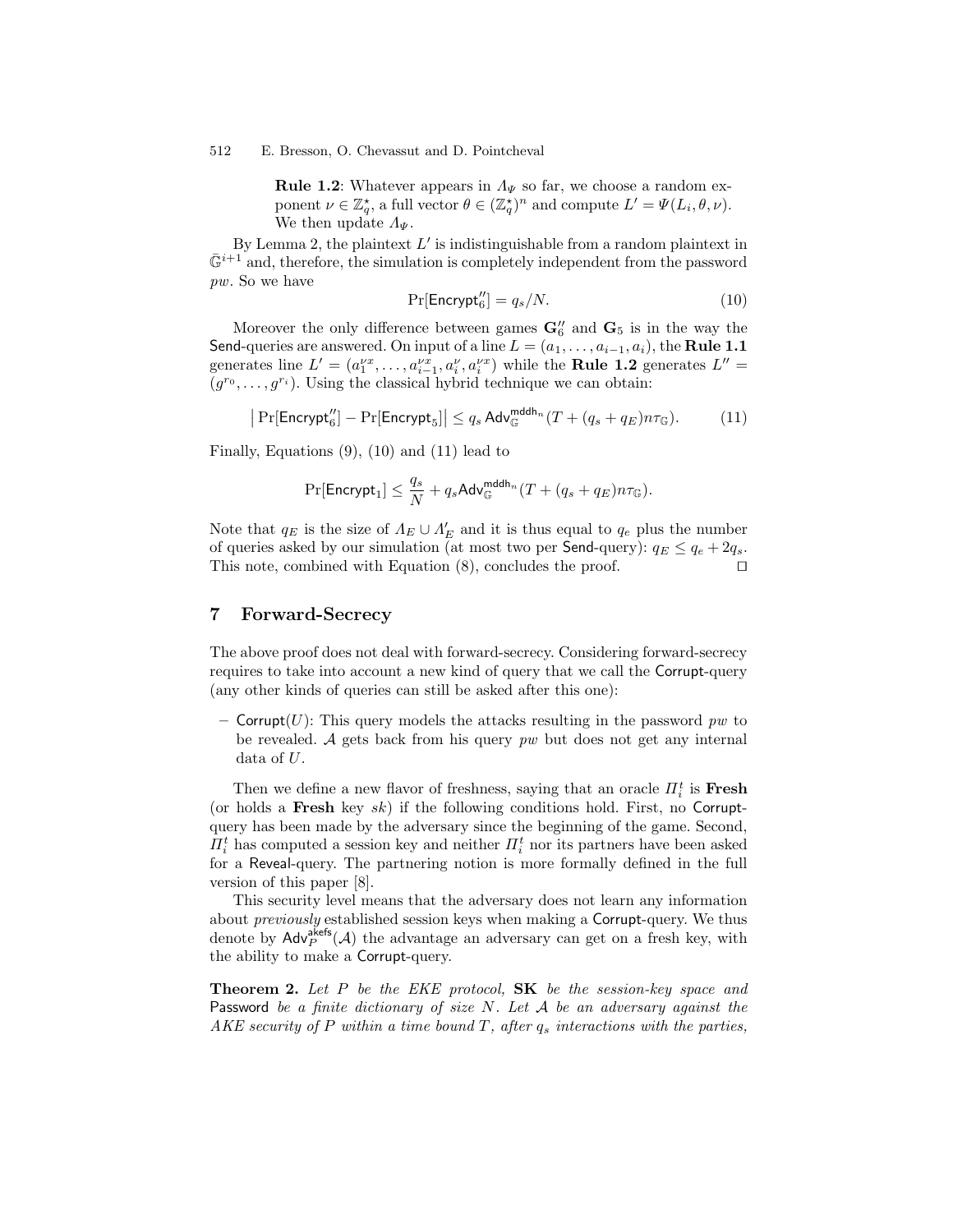$q_h$  hash-queries, and  $q_e$  encryption/decryption queries. Then, there exists  $k \leq n$ such that:

$$
\mathsf{Adv}^{\mathsf{akefs}}_P(\mathcal{A}) \leq \frac{2q_s}{N} + 2q_s\mathsf{Adv}^{\mathsf{mddh}_n}_\mathbb{G}(T') + 2n^2q_s^nq_h\mathsf{Succ}^{\mathsf{tgcdh}_k}_\mathbb{G}(T') + \frac{2Q^2}{q^2}.
$$

where  $T' \leq T + Qn\tau_{\mathbb{G}}$ ,  $Q = 5q_s + q_e$  and  $\tau_{\mathbb{G}}$  is the time of computation required for an exponentiation in  $\mathbb{G}$ . (Recall that q is the order of  $\mathbb{G}$ ).

*Proof.* The proof of this theorem is given in the full version of this paper [8].

# 8 Mutual Authentication

The well-known approach for turning an Authenticated Key Exchange (AKE) protocol into a protocol that provides mutual authentication (MA) is to use the shared session key to construct a simple "authenticator" for the other parties. In [10], we already described the transformation, and justified its security in the random-oracle model. The first analysis has been done before in the two-party case in [2].

# 9 Conclusion

This paper provides the first formal treatment of the authenticated group Diffie-Hellman key exchange problem that encompasses dictionary attacks. Addressed in this paper are two security goals of the group Diffie-Hellman key exchange: the authenticated key exchange and the mutual authentication. For each we present a definition, a protocol and a security proof in both the random oracle model and the ideal-cipher model that the protocol meets its goals. Furthermore, we consider forward-secrecy, even if the reduction is not very efficient. Reducing the ideal-cipher model assumption and improving the reduction for the forwardsecrecy are still open problems.

## Acknowledgments

The authors thank the anonymous referees for their useful comments. The second author was supported by the Director, Office of Science, Office of Advanced Scientific Computing Research, Mathematical Information and Computing Sciences Division, of the U.S. Department of Energy under Contract No. DE-AC03-76SF00098. This document is report LBNL-49479. Disclaimer available at http://www-library.lbl.gov/disclaimer.

# References

1. N. Asokan and P. Ginzboorg. Key Agreement in Ad-hoc Networks. Computer Communications, 23(18):1627–1637, 2000.